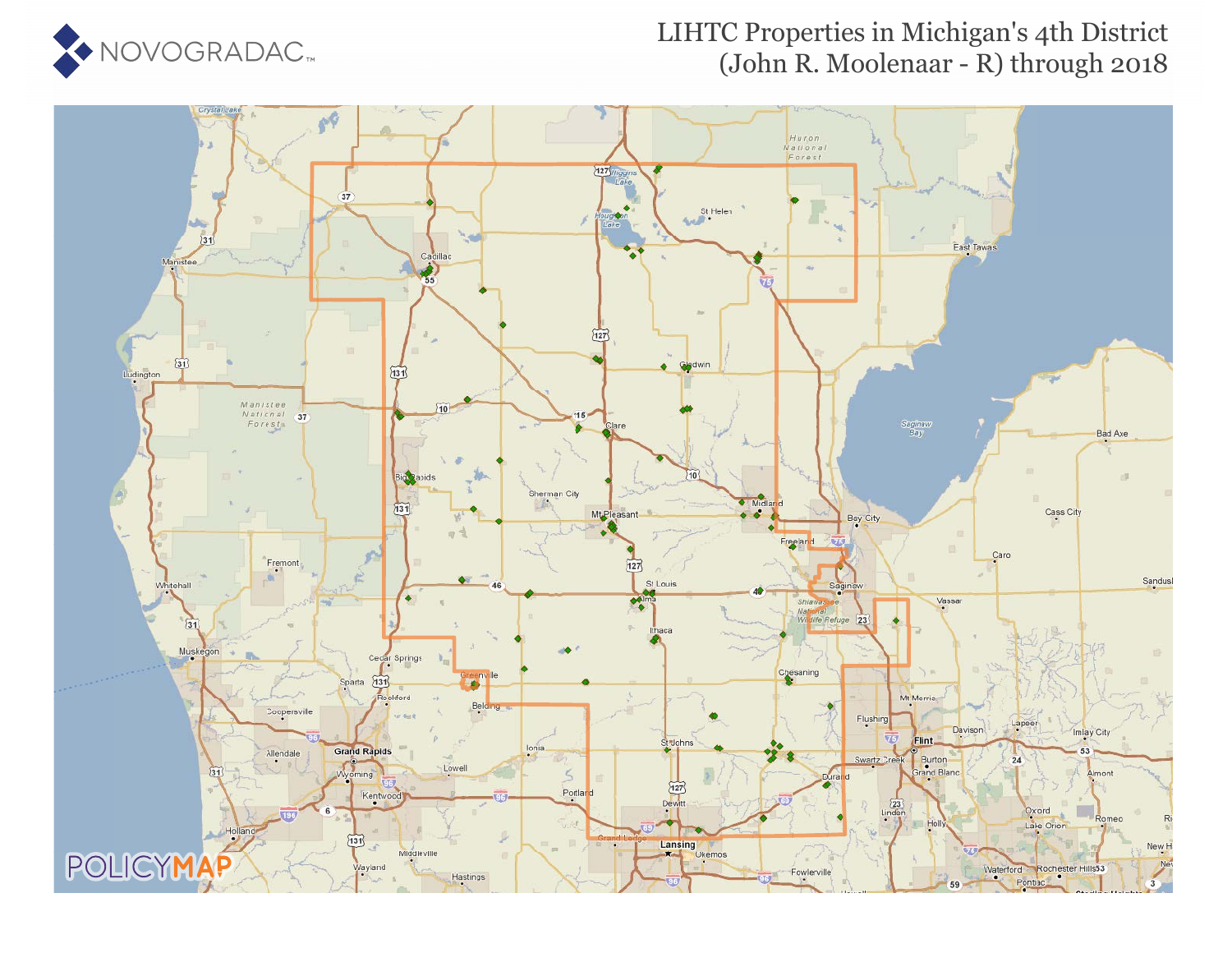| <b>Project Name</b>                            | <b>Address</b>                                   | City                      | <b>State</b>   | <b>Zip Code</b> | Nonprofit<br><b>Sponsor</b> | <b>Allocation</b><br><b>Year</b> | <b>Annual</b><br><b>Allocated</b><br><b>Amount</b> | <b>Year Placed</b><br>in Service | <b>Construction Type</b> | <b>Total</b><br><b>Units</b> | Low<br><b>Income</b><br><b>Units</b> | <b>Rent or</b><br><b>Income</b><br><b>Ceiling</b> | <b>Credit</b><br>Percentage                | Tax-<br><b>Exempt</b><br><b>Bond</b> | <b>HUD Multi-</b><br>Family<br><b>Financing/Rental</b><br><b>Assistance</b> |
|------------------------------------------------|--------------------------------------------------|---------------------------|----------------|-----------------|-----------------------------|----------------------------------|----------------------------------------------------|----------------------------------|--------------------------|------------------------------|--------------------------------------|---------------------------------------------------|--------------------------------------------|--------------------------------------|-----------------------------------------------------------------------------|
| <b>NEW LOTHROP</b><br><b>COMMONS APTS</b>      | <b>ST</b>                                        | 9272 GENESEE NEW LOTHROP  | MI             | 48460           | No                          | 1996                             | \$0                                                | 1996                             | <b>New Construction</b>  | 16                           | 16                                   |                                                   | $30\,\%$ present $\,$ No value             |                                      |                                                                             |
| <b>ROSEVILLE APTS</b>                          | 11058 80TH AVE MECOSTA                           |                           | MI             | 49332           | No                          | 1996                             | \$0                                                | 1996                             | <b>New Construction</b>  | 16                           | 16                                   |                                                   | $30\,\%$ present $\,$ No value             |                                      |                                                                             |
| HUNTINGTON PLACE                               | RD                                               | 1873 W NESTEL PRUDENVILLE | MI             | 48651           | $\mathbf{N}\mathbf{o}$      | 1996                             | $\$0$                                              | 1997                             | <b>New Construction</b>  | 28                           | 27                                   |                                                   | $70\,\%$ present $\,$ No value             |                                      |                                                                             |
| <b>NORTHWINDS APTS</b>                         | $3176\,\mathrm{E}$ DEERFIELD RD $\,$ MT PLEASANT |                           | MI             | 48858           | No                          | 1996                             | \$0                                                | 1997                             | New Construction         | 60                           | 59                                   |                                                   | $70\,\%$ present $\,$ No value             |                                      |                                                                             |
| <b>WHITE BIRCH</b>                             | 350 STATE ST                                     | <b>WEST BRANCH</b>        | MI             | 48661           | No                          | 1996                             | \$0                                                | 1997                             | <b>New Construction</b>  | 18                           | 17                                   |                                                   | $70\,\%$ present $\,$ No value             |                                      |                                                                             |
| <b>VILLAGE NORTH</b>                           | 5190<br>CLENDENING<br>RD                         | <b>GLADWIN</b>            | MI             | 48624           | No                          | 1997                             | \$0                                                | 1998                             | <b>New Construction</b>  | 32                           | 31                                   |                                                   | $70\,\%$ present $\,$ No value             |                                      |                                                                             |
| <b>CHASE RUN APTS</b>                          | 3750 S<br>ISABELLA RD                            | MT PLEASANT               | $\mathbf{M}$   | 48858           | Yes                         | 1997                             | $\$0$                                              | 1999                             | New Construction         | 112                          | 112                                  |                                                   | $70\,\%$ present $\,$ No value             |                                      |                                                                             |
| <b>DOVER COURT</b>                             | 1535 E<br><b>BROOMFIELD</b><br>ST                | <b>MT PLEASANT</b>        | MI             | 48858           | No                          | 1998                             | \$0                                                | 1999                             | <b>New Construction</b>  | 65                           | 64                                   |                                                   | $70\,\%$ present $\,$ No value             |                                      |                                                                             |
| <b>GROVE STREET</b><br><b>COMMONS PHASE II</b> | 707 E INDIAN ST MIDLAND                          |                           | MI             | 48640           | No                          | 1998                             | $\boldsymbol{\mathsf{S}}\boldsymbol{\mathsf{O}}$   | 1999                             | New Construction         | 6                            | $6\phantom{.}6$                      |                                                   | $70\,\%$ present $\,$ No value             |                                      |                                                                             |
| <b>GROVE STREET</b><br><b>COMMONS PHASE I</b>  | 708 E GROVE ST MIDLAND                           |                           | $\mathbf{M}$ I | 48640           | $\mathbf{N}\mathbf{o}$      | 1998                             | \$0                                                | 1999                             | <b>New Construction</b>  | $6\phantom{.0}$              | 6                                    |                                                   | $70\,\%$ present $\,$ No value             |                                      |                                                                             |
| <b>LINDEN APTS</b>                             | 320 W LINDEN CARSON CITY<br><b>ST</b>            |                           | MI             | 48811           | No                          | 1999                             | \$0                                                | 1999                             | Acquisition and Rehab 24 |                              | 24                                   |                                                   | $30\,\%$ present $\,$ No value             |                                      |                                                                             |
| <b>SANDSTONE APTS</b>                          | 403 N OVID ST ELSIE                              |                           | MI             | 48831           | $\rm\thinspace No$          | 1999                             | \$0                                                | 1999                             | Acquisition and Rehab 8  |                              | 8                                    |                                                   | Both $30\%$<br>and $70\%$<br>present value | No                                   |                                                                             |
| STERLING CREST APTS TITTABAWASSE SAGINAW       | 1300<br>E RD                                     |                           | $\mathbf{M}$   |                 | $\rm\thinspace No$          | 1998                             | $\$0$                                              | 1999                             | <b>New Construction</b>  | 144                          | 143                                  |                                                   | $70\,\%$ present $\,$ No value             |                                      |                                                                             |

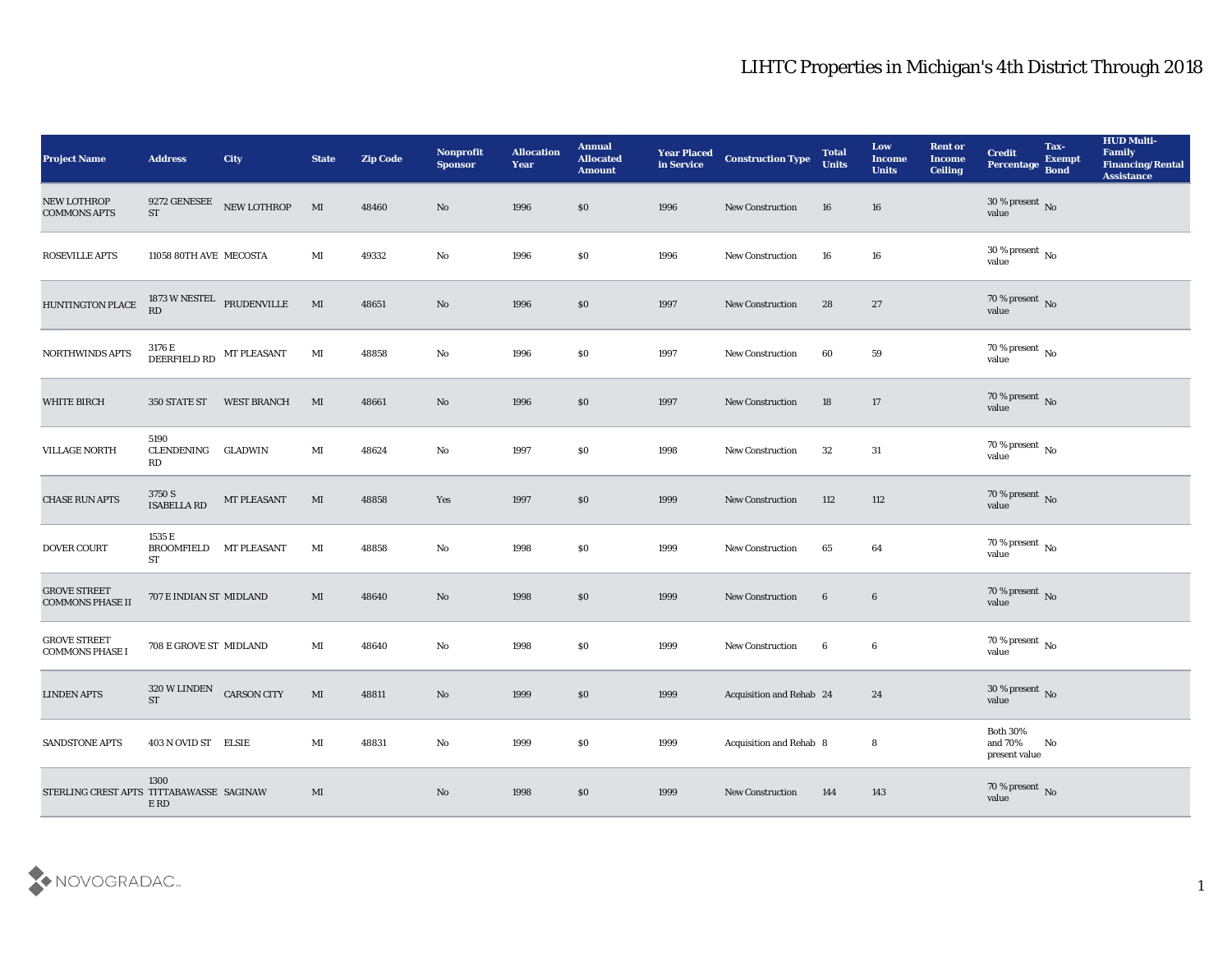| <b>Project Name</b>                                | <b>Address</b>                                 | City                       | <b>State</b>           | <b>Zip Code</b> | Nonprofit<br><b>Sponsor</b> | <b>Allocation</b><br><b>Year</b> | <b>Annual</b><br><b>Allocated</b><br><b>Amount</b> | <b>Year Placed</b><br>in Service | <b>Construction Type</b> | <b>Total</b><br><b>Units</b> | Low<br>Income<br><b>Units</b> | <b>Rent or</b><br><b>Income</b><br><b>Ceiling</b> | <b>Credit</b><br>Percentage                      | Tax-<br><b>Exempt</b><br><b>Bond</b> | <b>HUD Multi-</b><br>Family<br><b>Financing/Rental</b><br><b>Assistance</b> |
|----------------------------------------------------|------------------------------------------------|----------------------------|------------------------|-----------------|-----------------------------|----------------------------------|----------------------------------------------------|----------------------------------|--------------------------|------------------------------|-------------------------------|---------------------------------------------------|--------------------------------------------------|--------------------------------------|-----------------------------------------------------------------------------|
| <b>COUNTRYSIDE APTS</b>                            | 1330 CHARLES<br>$\operatorname{\mathbf{AVE}}$  | <b>ALMA</b>                | MI                     | 48801           | No                          | 1999                             | $\$0$                                              | 2000                             | <b>New Construction</b>  | 48                           | 47                            |                                                   | 70 % present No<br>value                         |                                      |                                                                             |
| <b>MAINVILLE APTS</b>                              | 650 W MAIN ST STANTON                          |                            | MI                     | 48888           | No                          | 1999                             | \$0                                                | 2000                             | Acquisition and Rehab 24 |                              | 24                            |                                                   | <b>Both 30%</b><br>and 70%<br>present value      | No                                   |                                                                             |
| THE MEADOWS<br>(FREELAND IN SAG<br>COUNTY)         | 8321 WEBSTER<br>RD                             | <b>FREELAND</b>            | $\mathbf{M}$           | 48623           | No                          | 1999                             | \$0                                                | 2000                             | Acquisition and Rehab 48 |                              | 48                            |                                                   | <b>Both 30%</b><br>and 70%<br>present value      | No                                   |                                                                             |
| NOTTINGHAM APTS                                    | 391 MILL ST                                    | <b>FARWELL</b>             | MI                     | 48622           | No                          | 1999                             | \$0\$                                              | 2000                             | Acquisition and Rehab 24 |                              | 23                            |                                                   | $30\,\%$ present $\,$ No value                   |                                      |                                                                             |
| ROSS LAKE VILLAGE                                  | 391 W BROWN<br><b>ST</b>                       | <b>BEAVERTON</b>           | MI                     | 48612           | No                          | 1999                             | \$0\$                                              | 2000                             | New Construction         | 47                           | 37                            |                                                   | $70\,\%$ present $\,$ No value                   |                                      |                                                                             |
| ARBORS AT EAGLE<br><b>CREST I</b>                  | <b>5100 N EAGLE</b><br><b>CRST</b>             | MT PLEASANT                | MI                     | 48858           | No                          | 2000                             | \$0                                                | 2001                             | <b>New Construction</b>  | 120                          | 120                           |                                                   | $70\,\%$ present $\,$ No value                   |                                      |                                                                             |
| <b>CAMBRIDGE COURT</b><br><b>APTS (GREENVILLE)</b> | $305\mathrm{B}$ S WALNUT $\,$ GREENVILLE<br>ST |                            | $\mathbf{M}\mathbf{I}$ | 48838           | $\mathbf{N}\mathbf{o}$      | 2000                             | $\$0$                                              | 2001                             | Acquisition and Rehab 32 |                              | 31                            |                                                   | <b>Both 30%</b><br>and 70%<br>present value      | No                                   |                                                                             |
| CHASE RUN II APTS                                  | 3760 S<br><b>ISABELLA RD</b>                   | MT PLEASANT                | MI                     | 48858           | No                          | 2000                             | \$0                                                | 2001                             | <b>New Construction</b>  | 48                           | 48                            |                                                   | 70 % present $\,$ No $\,$<br>value               |                                      |                                                                             |
| COUNTRYSIDE TWO<br>(ALMA)                          | 1380 CHARLES<br>AVE                            | <b>ALMA</b>                | MI                     | 48801           | No                          | 2000                             | \$0\$                                              | 2001                             | <b>New Construction</b>  | 48                           | 37                            |                                                   | $70\,\%$ present $\,$ No value                   |                                      |                                                                             |
| <b>DEWITT FOUR</b><br><b>SEASONS APTS</b>          | 1268 W CLARK<br>RD                             | <b>DEWITT</b>              | $\mathbf{M}\mathbf{I}$ | 48820           | No                          | 2002                             | \$0\$                                              | 2001                             | <b>New Construction</b>  | 144                          | 128                           |                                                   | $30\,\%$ present $\,$ Yes value                  |                                      |                                                                             |
| <b>KNOLLVIEW APTS</b>                              | 514 W HIGH ST OVID                             |                            | MI                     | 48866           | No                          | 2000                             | \$0                                                | 2001                             | Acquisition and Rehab 28 |                              | 28                            |                                                   | <b>Both 30%</b><br>and 70%<br>$\,$ present value | No                                   |                                                                             |
| THE TRAILS AT WEST<br><b>BRANCH APTS</b>           |                                                | 350 S THIRD ST WEST BRANCH | MI                     | 48661           | $\rm\thinspace No$          | 1999                             | $\$0$                                              | 2001                             | New Construction         | 60                           | 59                            |                                                   | 70 % present No<br>value                         |                                      |                                                                             |
| <b>VILLAGE EAST</b>                                | 1389 COLONY<br>SQ CT                           | $\operatorname{GLADWIN}$   | $\mathbf{M}$           | 48624           | $\mathbf {No}$              | 2000                             | $\$0$                                              | 2001                             | Acquisition and Rehab 48 |                              | 47                            |                                                   | Both $30\%$<br>and 70%<br>present value          | No                                   |                                                                             |

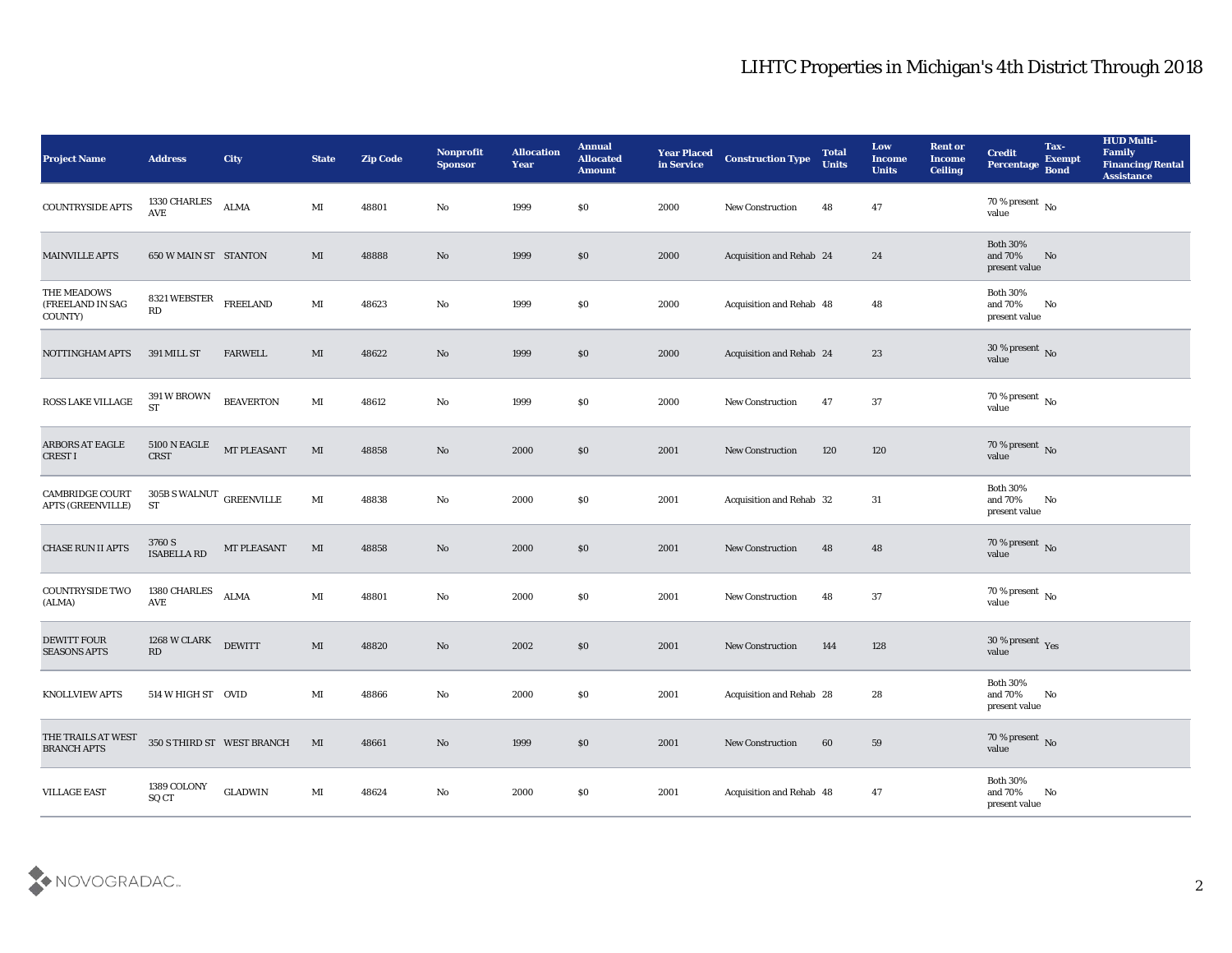| <b>Project Name</b>                                 | <b>Address</b>                            | <b>City</b>        | <b>State</b>           | <b>Zip Code</b> | Nonprofit<br><b>Sponsor</b> | <b>Allocation</b><br><b>Year</b> | <b>Annual</b><br><b>Allocated</b><br><b>Amount</b> | <b>Year Placed</b><br>in Service | <b>Construction Type</b> | <b>Total</b><br><b>Units</b> | Low<br>Income<br><b>Units</b> | <b>Rent or</b><br><b>Income</b><br><b>Ceiling</b> | <b>Credit</b><br>Percentage                 | Tax-<br><b>Exempt</b><br><b>Bond</b> | <b>HUD Multi-</b><br>Family<br><b>Financing/Rental</b><br><b>Assistance</b> |
|-----------------------------------------------------|-------------------------------------------|--------------------|------------------------|-----------------|-----------------------------|----------------------------------|----------------------------------------------------|----------------------------------|--------------------------|------------------------------|-------------------------------|---------------------------------------------------|---------------------------------------------|--------------------------------------|-----------------------------------------------------------------------------|
| <b>VILLAGE GREEN</b>                                | 1304<br>CATHERINE ST                      | <b>BIG RAPIDS</b>  | MI                     | 49307           | No                          | 2000                             | \$0                                                | 2001                             | Acquisition and Rehab 48 |                              | 46                            |                                                   | <b>Both 30%</b><br>and 70%<br>present value | No                                   |                                                                             |
| <b>WEST RIVER PARK</b><br>APTS                      | 427 W RIVER<br><b>PARK DR</b>             | <b>WEST BRANCH</b> | MI                     | 48661           | No                          | 2000                             | $\$0$                                              | 2001                             | <b>New Construction</b>  | 10                           | 9                             |                                                   | 70 % present No<br>value                    |                                      |                                                                             |
| <b>CIDER MILL APTS</b>                              | 1850 BABCOCK<br><b>ST</b>                 | <b>OWOSSO</b>      | $\mathbf{M}$           | 48867           | No                          | 2003                             | \$0                                                | 2002                             | New Construction         | 48                           | 47                            |                                                   | $30\,\%$ present $\,$ Yes value             |                                      |                                                                             |
| <b>CLOVERLANE APTS</b>                              | 208<br>CLOVERLANE LAKEVIEW<br>ST          |                    | MI                     | 48850           | No                          | 2002                             | \$0                                                | 2002                             | Acquisition and Rehab 24 |                              | 24                            |                                                   | <b>Both 30%</b><br>and 70%<br>present value | No                                   |                                                                             |
| <b>GRANITE CLUB ACRES</b><br>PHASE I                | 700 GERALD CT MIDLAND                     |                    | MI                     | 48642           | No                          | 2001                             | \$0                                                | 2002                             | <b>New Construction</b>  | 11                           | 11                            |                                                   | $70\,\%$ present $\,$ No value              |                                      |                                                                             |
| <b>HARRISON WOODS</b><br>APTS                       | 700 RICHARD<br>DR                         | <b>HARRISON</b>    | $\mathbf{M}$ I         | 48625           | No                          | 2001                             | \$0                                                | 2002                             | Acquisition and Rehab 56 |                              | 55                            |                                                   | $30\,\%$ present $\,$ No $\,$<br>value      |                                      |                                                                             |
| NISBETT-FAIRMAN<br><b>RESIDENCES</b>                | 101 S MICHIGAN BIG RAPIDS<br>AVE          |                    | MI                     | 49307           | No                          | 2002                             | \$0                                                | 2002                             | Acquisition and Rehab 47 |                              | 38                            |                                                   | $70\,\%$ present $\,$ No value              |                                      |                                                                             |
| ROSEBUSH ESTATES                                    | $4220$ N MISSION $_{\rm{ROSEBUSH}}$<br>RD |                    | $\mathbf{M}$ I         | 48878           | No                          | 2002                             | \$0                                                | 2002                             | Acquisition and Rehab 20 |                              | 20                            |                                                   | <b>Both 30%</b><br>and 70%<br>present value | No                                   |                                                                             |
| <b>ADAM'S ACRES</b>                                 | 4612 QUINCY<br>DR                         | <b>MIDLAND</b>     | MI                     | 48642           | No                          | 2002                             | \$0                                                | 2003                             | <b>New Construction</b>  | 12                           | 12                            |                                                   | $70\,\%$ present $\,$ No $\,$ value         |                                      |                                                                             |
| <b>CARSON PLACE</b>                                 | 420 E GROVE ST CARSON CITY                |                    | MI                     | 48811           | No                          | 2002                             | \$0                                                | 2003                             | Acquisition and Rehab 22 |                              | 22                            |                                                   | <b>Both 30%</b><br>and 70%<br>present value | No                                   |                                                                             |
| <b>CHIPPEWASSEE</b><br><b>COURT PHASE I</b>         | $3010$ ISABELLA MIDLAND<br><b>ST</b>      |                    | MI                     | 48640           | No                          | 2002                             | $\$0$                                              | 2003                             | <b>New Construction</b>  | 11                           | 11                            |                                                   | 70 % present No<br>value                    |                                      |                                                                             |
| COUNTRY VIEW APTS 225 S PINE ST MC BAIN<br>(MCBAIN) |                                           |                    | $\mathbf{M}\mathbf{I}$ | 49657           | $\rm\thinspace No$          | 2003                             | $\$0$                                              | 2003                             | Acquisition and Rehab 37 |                              | 35                            |                                                   | Both $30\%$<br>and $70\%$<br>present value  | No                                   |                                                                             |
| COUNTRYSIDE THREE $\frac{\text{1346} }{\text{AVE}}$ |                                           | <b>ALMA</b>        | $\mathbf{M}$           | 48801           | $\rm\thinspace No$          | 2002                             | $\$0$                                              | 2003                             | New Construction         | 48                           | 37                            |                                                   | $70\,\%$ present $\,$ No value              |                                      |                                                                             |

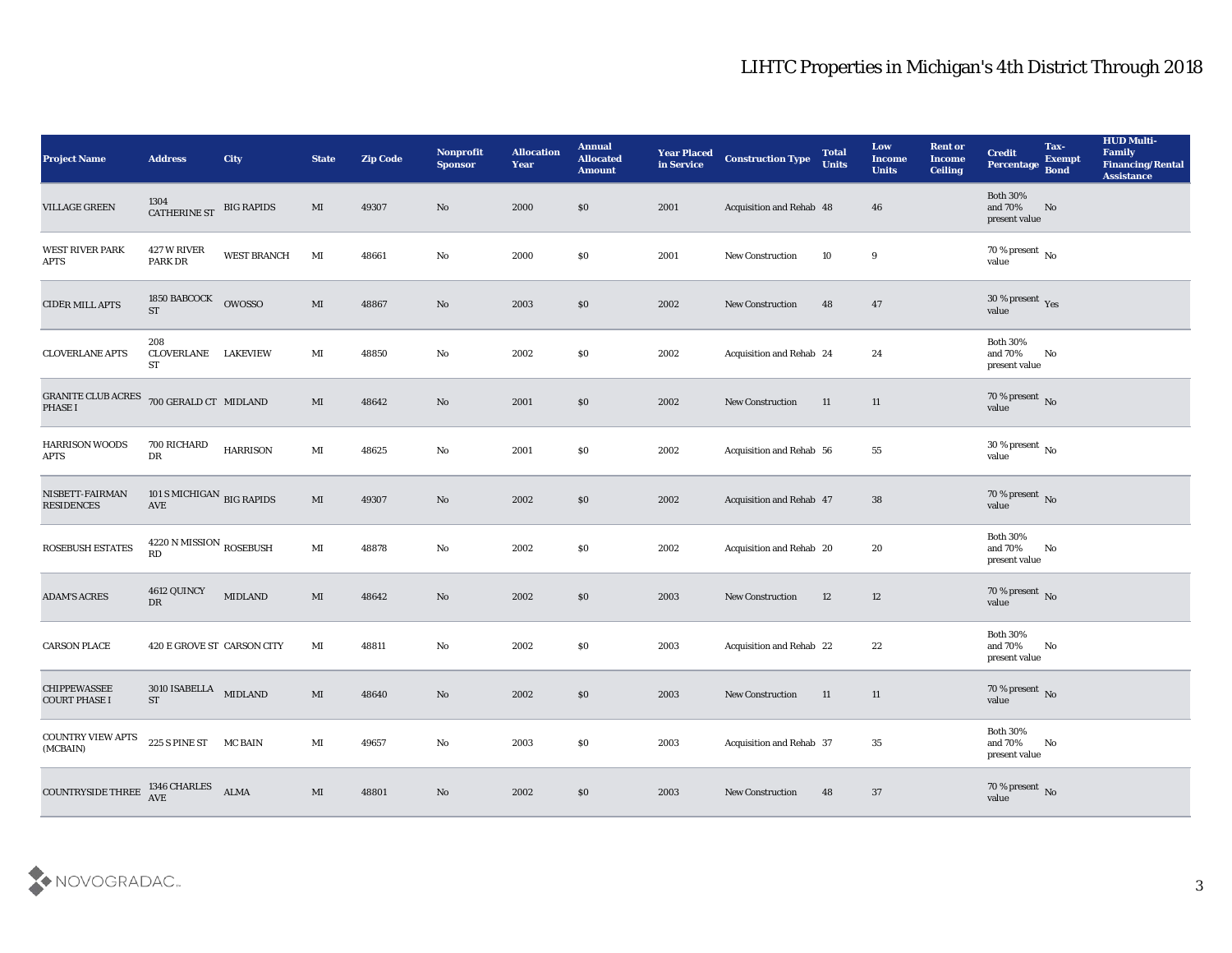| <b>Project Name</b>                                                                  | <b>Address</b>                      | <b>City</b>        | <b>State</b>           | <b>Zip Code</b> | <b>Nonprofit</b><br><b>Sponsor</b> | <b>Allocation</b><br><b>Year</b> | <b>Annual</b><br><b>Allocated</b><br><b>Amount</b> | <b>Year Placed</b><br>in Service | <b>Construction Type</b>              | <b>Total</b><br><b>Units</b> | Low<br><b>Income</b><br><b>Units</b> | <b>Rent or</b><br><b>Income</b><br><b>Ceiling</b> | <b>Credit</b><br>Percentage                      | Tax-<br><b>Exempt</b><br><b>Bond</b> | <b>HUD Multi-</b><br>Family<br><b>Financing/Rental</b><br><b>Assistance</b> |
|--------------------------------------------------------------------------------------|-------------------------------------|--------------------|------------------------|-----------------|------------------------------------|----------------------------------|----------------------------------------------------|----------------------------------|---------------------------------------|------------------------------|--------------------------------------|---------------------------------------------------|--------------------------------------------------|--------------------------------------|-----------------------------------------------------------------------------|
| FAIRWAY GLEN APTS                                                                    | 715 INDUSTRIAL<br>PARK DR           |                    | MI                     | 48838           | No                                 | 2001                             | $\$0$                                              | 2003                             | New Construction                      | 10                           | 10                                   |                                                   | $70\%$ present $\overline{N_0}$<br>value         |                                      |                                                                             |
| <b>GREENLAND PLACE</b>                                                               | 129 MICHIGAN ST LOUIS<br><b>AVE</b> |                    | MI                     | 48880           | No                                 | 2002                             | \$0                                                | 2003                             | Both New Construction 27<br>and $A/R$ |                              | 26                                   |                                                   | 70 % present No<br>value                         |                                      |                                                                             |
| <b>THE MILL II</b>                                                                   | 411 W<br><b>BROADWAY ST</b>         | <b>MT PLEASANT</b> | MI                     | 48858           | No                                 | 2001                             | $\$0$                                              | 2003                             | New Construction                      |                              | 8                                    | 8                                                 | 70 % present $\,$ No $\,$<br>value               |                                      |                                                                             |
| <b>PARKSIDE APTS</b>                                                                 | 516 N FOURTH<br><b>ST</b>           | <b>COLEMAN</b>     | MI                     | 48618           | No                                 | 2002                             | \$0                                                | 2003                             | Acquisition and Rehab 40              |                              | 40                                   |                                                   | <b>Both 30%</b><br>and 70%<br>present value      | No                                   |                                                                             |
| <b>RYAN CREEK APTS</b>                                                               | 18966 16 MILE<br>RD                 | <b>BIG RAPIDS</b>  | MI                     | 49307           | No                                 | 2002                             | $\$0$                                              | 2003                             | <b>New Construction</b>               | 48                           | 47                                   |                                                   | 70 % present $\overline{N_0}$<br>value           |                                      |                                                                             |
| SANDHILL MANOR APT: $\frac{300 \text{ SAND HILL}}{\text{MANOR DR}}$ HOUGHTON LAKE MI |                                     |                    |                        | 48629           | No                                 | 2002                             | \$0                                                | 2003                             | Acquisition and Rehab 60              |                              | 60                                   |                                                   | <b>Both 30%</b><br>and 70%<br>present value      | No                                   |                                                                             |
| <b>STONEY CREEK APTS</b><br>(REED CITY)                                              | 815 S ROTH ST REED CITY             |                    | MI                     | 49677           | No                                 | 2002                             | $\$0$                                              | 2003                             | Acquisition and Rehab 48              |                              | 47                                   |                                                   | <b>Both 30%</b><br>and 70%<br>present value      | No                                   |                                                                             |
| VILLAGE AT JOSEPH'S 500 VILLAGE W MIDLAND<br><b>RUN</b>                              |                                     |                    | MI                     | 48642           | No                                 | 2001                             | \$0                                                | 2003                             | <b>New Construction</b>               | 128                          | 128                                  |                                                   | 70 % present $\,$ No $\,$<br>value               |                                      |                                                                             |
| VILLAGE CROSSINGS                                                                    | 315 N FIRST ST EDMORE               |                    | MI                     | 48829           | No                                 | 2004                             | \$0\$                                              | 2003                             | <b>New Construction</b>               | 40                           | 38                                   |                                                   | 30 % present $\rm\,Yes$<br>value                 |                                      |                                                                             |
| <b>WALNUT ACRES II</b><br><b>APTS</b>                                                | 217 WALNUT ST CORUNNA               |                    | MI                     | 48817           | No                                 | 2003                             | \$0                                                | 2003                             | Acquisition and Rehab 56              |                              | 55                                   |                                                   | <b>Both 30%</b><br>and 70%<br>present value      | No                                   |                                                                             |
| <b>REMUS APTS</b>                                                                    | 8890 35TH AVE REMUS                 |                    | MI                     | 49340           | No                                 | 2002                             | $\$0$                                              | 2003                             | Acquisition and Rehab 48              |                              | 47                                   |                                                   | <b>Both 30%</b><br>and 70%<br>$\,$ present value | No                                   |                                                                             |
| <b>BRIARWOOD APTS</b>                                                                | $304$ BRIARWOOD ST $\,$ CLARE       |                    | $\mathbf{M}\mathbf{I}$ | 48617           | $\rm\thinspace No$                 | 2003                             | $\$0$                                              | 2004                             | New Construction                      | 36                           | $35\,$                               |                                                   | $70\,\%$ present $\,$ No value                   |                                      |                                                                             |
| <b>CARRIAGE TOWNE</b><br>PLACE APTS II                                               | $204\,\mathrm{E}$<br>WILLIAMS ST    | $\rm OVID$         | $\mathbf{M}\mathbf{I}$ | 48866           | $\mathbf {No}$                     | 2003                             | \$0                                                | 2004                             | New Construction                      | 12                           | $12\,$                               |                                                   | $70\,\%$ present $\,$ No value                   |                                      |                                                                             |

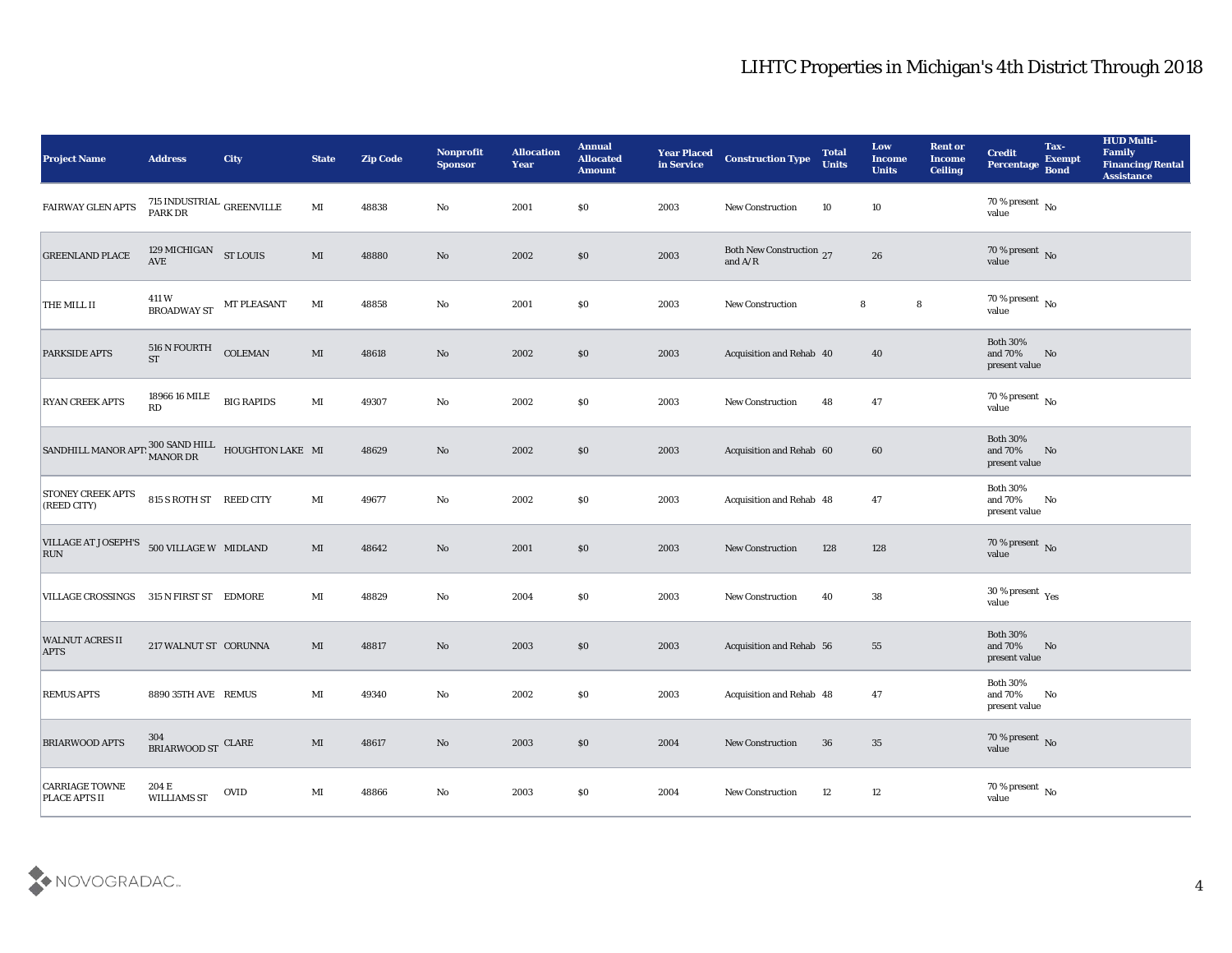| <b>Project Name</b>                                              | <b>Address</b>                                   | <b>City</b>        | <b>State</b>           | <b>Zip Code</b> | Nonprofit<br><b>Sponsor</b> | <b>Allocation</b><br><b>Year</b> | <b>Annual</b><br><b>Allocated</b><br><b>Amount</b> | <b>Year Placed</b><br>in Service | <b>Construction Type</b>        | <b>Total</b><br><b>Units</b> | Low<br>Income<br><b>Units</b> | <b>Rent or</b><br><b>Income</b><br><b>Ceiling</b> | <b>Credit</b><br>Percentage                 | Tax-<br><b>Exempt</b><br><b>Bond</b> | <b>HUD Multi-</b><br>Family<br><b>Financing/Rental</b><br><b>Assistance</b> |
|------------------------------------------------------------------|--------------------------------------------------|--------------------|------------------------|-----------------|-----------------------------|----------------------------------|----------------------------------------------------|----------------------------------|---------------------------------|------------------------------|-------------------------------|---------------------------------------------------|---------------------------------------------|--------------------------------------|-----------------------------------------------------------------------------|
| <b>CROSSROADS APTS</b>                                           | 848 S<br><b>CHESTNUT ST</b>                      | REED CITY          | MI                     | 49677           | No                          | 2004                             | \$0                                                | 2004                             | <b>New Construction</b>         | 39                           | 38                            |                                                   | 30 % present $\gamma_{\rm e s}$<br>value    |                                      |                                                                             |
| <b>HIDDEN PINES</b><br>(GREENVILLE)                              | 1124 S CEDAR ST GREENVILLE                       |                    | MI                     | 48838           | No                          | 2003                             | \$0                                                | 2004                             | Acquisition and Rehab 40        |                              | 40                            |                                                   | <b>Both 30%</b><br>and 70%<br>present value | No                                   |                                                                             |
| <b>VILLAGE GLEN APTS</b><br>(MARION)                             | 520 W FIRST ST MARION                            |                    | $\mathbf{M}\mathbf{I}$ | 49665           | $\mathbf{N}\mathbf{o}$      | 2004                             | \$0                                                | 2004                             | Acquisition and Rehab 32        |                              | 32                            |                                                   | $30\,\%$ present $\,$ No value              |                                      |                                                                             |
| PINE RIVER MEADOWS 509 S PINE                                    |                                                  | <b>ITHACA</b>      | $\mathbf{M}$           | 48847           | $\mathbf{N}\mathbf{o}$      | 2003                             | \$0                                                | 2004                             | New Construction                | 10                           | 10                            |                                                   | $70\,\% \,present \over value$              |                                      |                                                                             |
| <b>STONEY CREEK</b><br><b>VILLAGE (OWOSSO)</b>                   | 1694 N M 52                                      | <b>OWOSSO</b>      | $\mathbf{M}\mathbf{I}$ | 48867           | No                          | 2006                             | \$101,445                                          | 2004                             | <b>New Construction</b>         | 48                           | 36                            | 60% AMGI                                          | $30\,\%$ present $\,$ Yes value             |                                      |                                                                             |
| <b>SUNSHINE CANYON</b>                                           | <b>636 W MAIN ST STANTON</b>                     |                    | $\mathbf{M}\mathbf{I}$ | 48888           | $\rm\thinspace No$          | 2003                             | \$0                                                | 2004                             | Acquisition and Rehab 26        |                              | 26                            |                                                   | <b>Both 30%</b><br>and 70%<br>present value | No                                   |                                                                             |
| <b>SPRINGFIELD &amp;</b><br>SPRINGFIELD SENIOR<br><b>CITIZEN</b> | $530$ N $_{\rm MICHIGAN\;AVE}$ $_{\rm MANTON}$   |                    | MI                     | 49663           | No                          | 2005                             | \$0                                                | 2004                             | New Construction                | 48                           | 47                            |                                                   | $30\,\%$ present $\,$ Yes value             |                                      |                                                                             |
| <b>THREE FORKS APTS</b>                                          | 3215 W LANG<br>RD                                | <b>BEAVERTON</b>   | MI                     | 48612           | No                          | 2003                             | \$0                                                | 2004                             | <b>Acquisition and Rehab 24</b> |                              | 24                            |                                                   | $30\,\%$ present $\,$ No $\,$<br>value      |                                      |                                                                             |
| <b>WALNUT ACRES I</b>                                            | 209 WALNUT ST CORUNNA                            |                    | MI                     | 48817           | No                          | 2004                             | \$0                                                | 2004                             | Acquisition and Rehab 48        |                              | 44                            |                                                   | <b>Both 30%</b><br>and 70%<br>present value | No                                   |                                                                             |
| <b>COLEMAN APTS</b>                                              | 313 HAMILTON<br><b>ST</b>                        | <b>COLEMAN</b>     | $\mathbf{M}$           | 48618           | $\mathbf{No}$               | 2004                             | \$0                                                | 2005                             | <b>New Construction</b>         | 11                           | 11                            |                                                   | $70\,\% \,present \over value$              |                                      |                                                                             |
| <b>FAIRWAY GLEN II</b><br><b>APTS</b>                            | 719 INDUSTRIAL $_{\mbox{GREENVILLE}}$<br>PARK DR |                    | MI                     | 48838           | No                          | 2004                             | \$0                                                | 2005                             | <b>New Construction</b>         | 10                           | 10                            |                                                   | 70 % present No<br>value                    |                                      |                                                                             |
| <b>HOUGHTON LAKE</b><br><b>APTS</b>                              | 120 TOEPHER<br>${\rm DR}$                        | HOUGHTON LAKE MI   |                        | 48629           | $\rm\thinspace No$          | 2004                             | $\$0$                                              | 2005                             | Acquisition and Rehab 24        |                              | $\bf 24$                      |                                                   | 30 % present $\,$ No $\,$<br>value          |                                      |                                                                             |
| <b>RIVERS BLUFF</b><br><b>TOWNHOMES</b>                          | 805 W<br>BROADWAY ST                             | <b>MT PLEASANT</b> | MI                     | 48858           | $\rm\thinspace No$          | 2004                             | \$0                                                | 2005                             | New Construction                | 11                           | 11                            |                                                   | $70\,\%$ present $\,$ No value              |                                      |                                                                             |

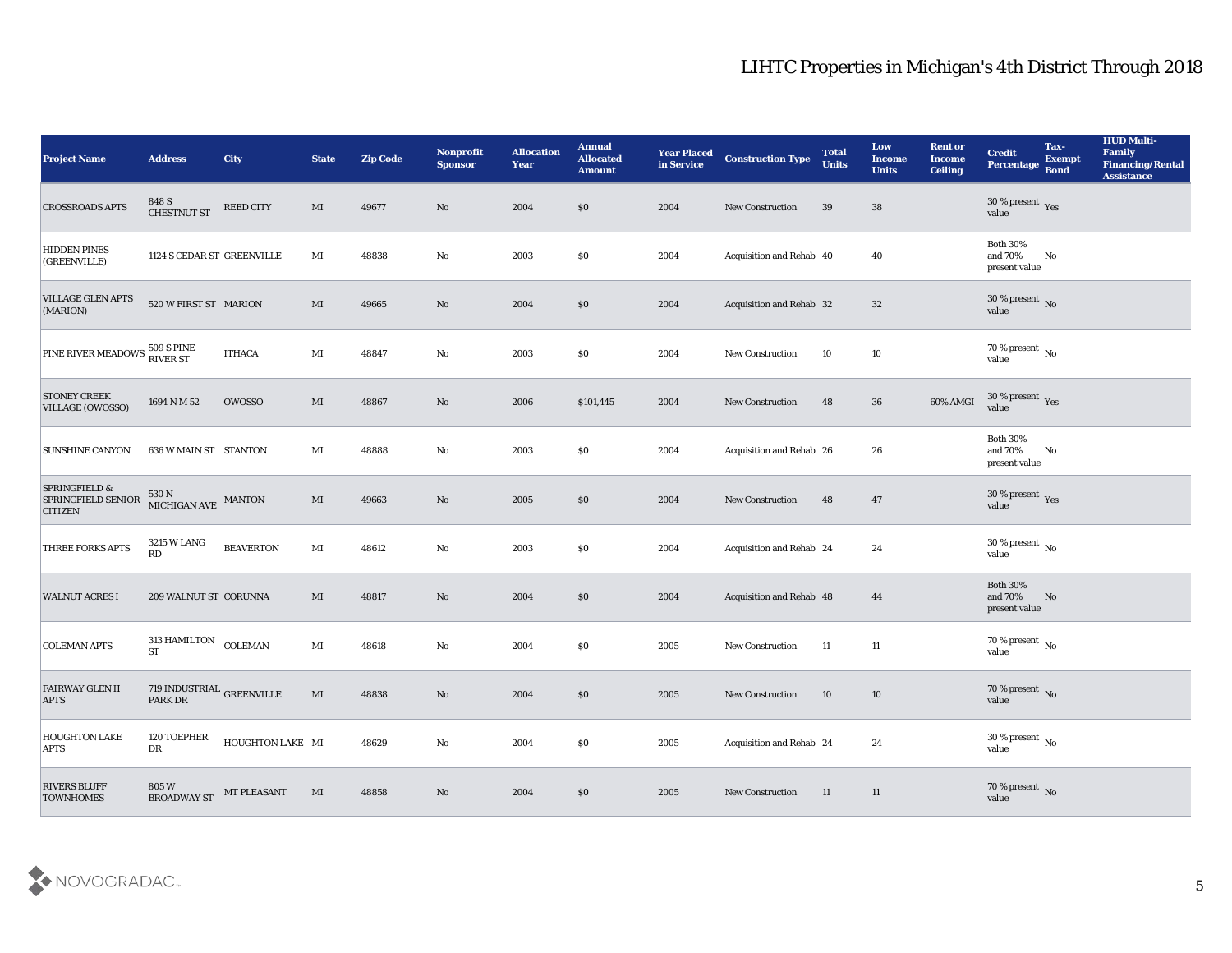| <b>Project Name</b>                                                                            | <b>Address</b>               | <b>City</b>                 | <b>State</b>           | <b>Zip Code</b> | Nonprofit<br><b>Sponsor</b> | <b>Allocation</b><br><b>Year</b> | <b>Annual</b><br><b>Allocated</b><br><b>Amount</b> | <b>Year Placed</b><br>in Service | <b>Construction Type</b> | <b>Total</b><br><b>Units</b> | Low<br>Income<br><b>Units</b> | <b>Rent or</b><br><b>Income</b><br><b>Ceiling</b> | <b>Credit</b><br><b>Percentage</b>          | Tax-<br><b>Exempt</b><br><b>Bond</b> | <b>HUD Multi-</b><br>Family<br><b>Financing/Rental</b><br><b>Assistance</b> |
|------------------------------------------------------------------------------------------------|------------------------------|-----------------------------|------------------------|-----------------|-----------------------------|----------------------------------|----------------------------------------------------|----------------------------------|--------------------------|------------------------------|-------------------------------|---------------------------------------------------|---------------------------------------------|--------------------------------------|-----------------------------------------------------------------------------|
| <b>RYAN CREEK II APTS</b>                                                                      | 18914 16 MILE<br>RD          | <b>BIG RAPIDS</b>           | $\mathbf{M}$ I         | 49307           | No                          | 2004                             | \$0                                                | 2005                             | <b>New Construction</b>  | 48                           | 47                            |                                                   | 70 % present No<br>value                    |                                      |                                                                             |
| <b>SPRINGBROOK</b><br>TOWNHOMES PHASE I ISABELLA RD                                            | 4650 S                       | <b>MT PLEASANT</b>          | MI                     | 48858           | No                          | 2004                             | \$0                                                | 2005                             | <b>New Construction</b>  | 48                           | 48                            |                                                   | 70 % present $\,$ No $\,$<br>value          |                                      |                                                                             |
| <b>WHITE PINE MANOR</b>                                                                        | 300 N PERRY ST BARRYTON      |                             | MI                     | 49305           | No                          | 2004                             | \$0                                                | 2005                             | Acquisition and Rehab 24 |                              | 24                            |                                                   | 30 % present $\,$ No $\,$<br>value          |                                      |                                                                             |
| <b>WHITE PINES APTS</b>                                                                        | 893 RICHARD<br>DR            | <b>HARRISON</b>             | MI                     | 48625           | No                          | 2005                             | \$0                                                | 2005                             | <b>New Construction</b>  | 40                           | 39                            |                                                   | $30\,\%$ present $\,$ Yes value             |                                      |                                                                             |
| <b>COUNTRYSIDE FOUR</b>                                                                        | 1430 CHARLES<br>AVE          | <b>ALMA</b>                 | $\mathbf{M}\mathbf{I}$ | 48801           | No                          | 2005                             | \$186,806                                          | 2006                             | <b>New Construction</b>  | 30                           | 30                            | 60% AMGI                                          | $70\,\%$ present $\,$ No value              |                                      |                                                                             |
| <b>ELSIE MEADOWS</b>                                                                           | 202 N PARK AVE ELSIE         |                             | MI                     | 48831           | No                          | 2005                             | \$38,423                                           | 2006                             | <b>New Construction</b>  | 16                           | 16                            | 60% AMGI                                          | <b>Both 30%</b><br>and 70%<br>present value | No                                   |                                                                             |
| $\,$ HOUGHTON HEIGHTS $\,$ 305 HOUGHTON HOUGHTON LAKE $\,$ MI $\,$ MINOR $\,$ HEIGHTS MNR $\,$ |                              |                             |                        | 48629           | No                          | 2005                             | \$139,369                                          | 2006                             | Acquisition and Rehab 48 |                              | 48                            | 60% AMGI                                          | <b>Both 30%</b><br>and 70%<br>present value | No                                   |                                                                             |
| LEE STREET HOUSING                                                                             | 4605 QUINCY<br>DR            | <b>MIDLAND</b>              | $\mathbf{M}$           | 48642           | No                          | 2006                             | \$156,214                                          | 2006                             | <b>New Construction</b>  | 14                           | 14                            | 60% AMGI                                          | 70 % present No<br>value                    |                                      |                                                                             |
| PINE MANOR                                                                                     | 1201 S CEDAR ST GREENVILLE   |                             | MI                     | 48838           | No                          | 2006                             | \$74,061                                           | 2006                             | Acquisition and Rehab 30 |                              | 30                            | 60% AMGI                                          | <b>Both 30%</b><br>and 70%<br>present value | No                                   |                                                                             |
| <b>SOUTHSIDE APTS I</b>                                                                        |                              | 1845 S FIRST ST WEST BRANCH | MI                     | 48661           | No                          | 2005                             | \$252,404                                          | 2006                             | <b>New Construction</b>  | 36                           | 35                            | 60% AMGI                                          | $70\,\%$ present $\,$ No value              |                                      |                                                                             |
| <b>SPRINGBROOK</b><br><b>TOWNHOMES PHASE</b><br>Ħ                                              | 4650 S<br><b>ISABELLA RD</b> | <b>MT PLEASANT</b>          | MI                     | 48858           | No                          | 2005                             | \$770,997                                          | 2006                             | <b>New Construction</b>  | 48                           | 48                            | 60% AMGI                                          | 70 % present $\,$ No $\,$<br>value          |                                      |                                                                             |
| SUNNYSIDE ESTATES 201 ESTATE DR CADILLAC                                                       |                              |                             | $\mathbf{M}\mathbf{I}$ | 49601           | $\rm\thinspace No$          | 2005                             | \$332,414                                          | 2006                             | New Construction         | 48                           | 47                            | 60% AMGI                                          | $70\,\%$ present $\,$ No value              |                                      |                                                                             |
| UNION SQUARE APTS 425 N UNION ST ITHACA                                                        |                              |                             | $\mathbf{M}$           | 48847           | $\rm\thinspace No$          | 2006                             | \$45,596                                           | 2006                             | Acquisition and Rehab 24 |                              | 24                            | 60% AMGI                                          | Both $30\%$<br>and 70%<br>present value     | $\mathbf{N}\mathbf{o}$               |                                                                             |

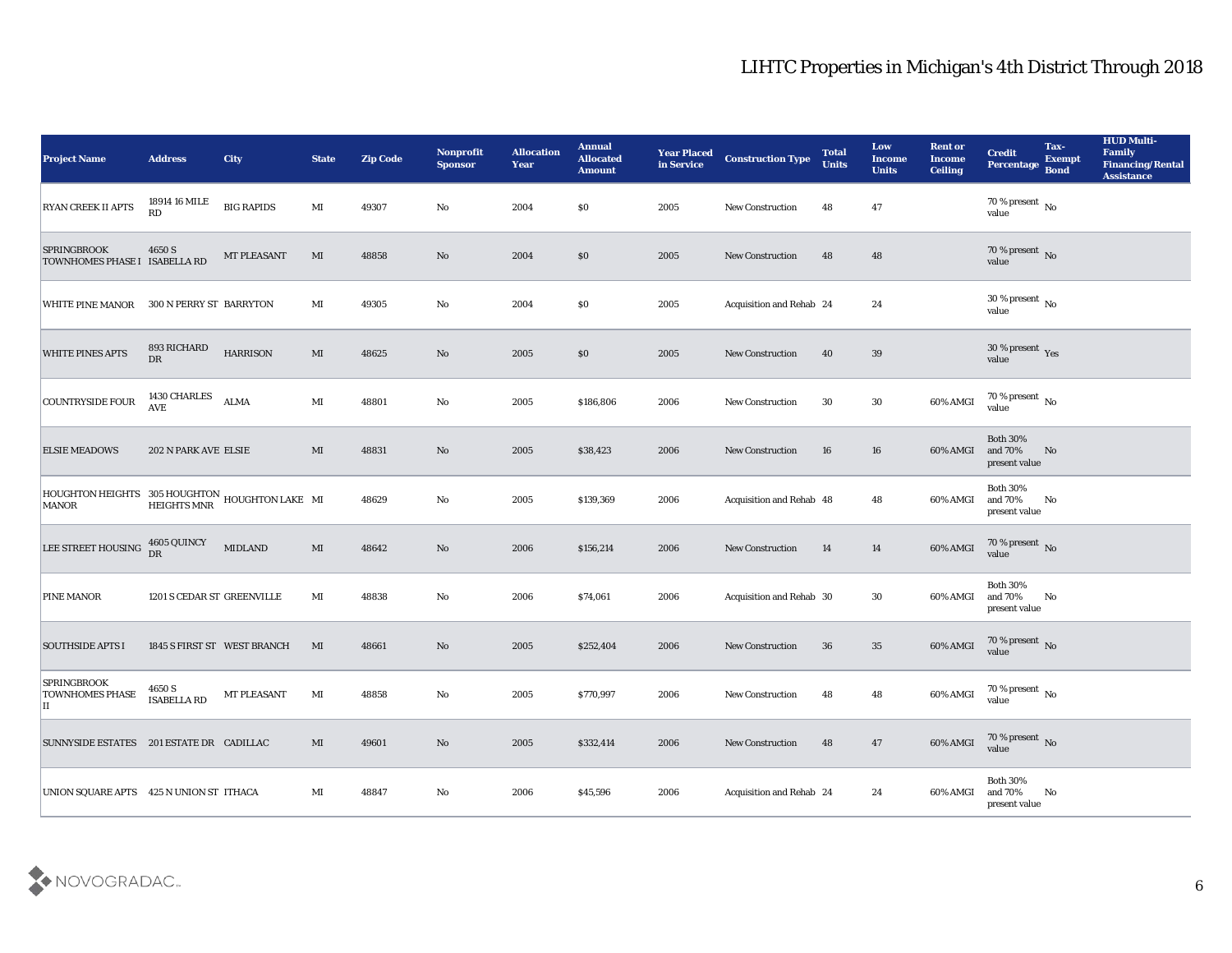| <b>Project Name</b>                              | <b>Address</b>                              | <b>City</b>                 | <b>State</b>           | <b>Zip Code</b> | Nonprofit<br><b>Sponsor</b> | <b>Allocation</b><br><b>Year</b> | <b>Annual</b><br><b>Allocated</b><br><b>Amount</b> | <b>Year Placed</b><br>in Service | <b>Construction Type</b>  | <b>Total</b><br><b>Units</b> | Low<br><b>Income</b><br><b>Units</b> | <b>Rent or</b><br><b>Income</b><br><b>Ceiling</b> | <b>Credit</b><br><b>Percentage</b>          | Tax-<br><b>Exempt</b><br><b>Bond</b> | <b>HUD Multi-</b><br>Family<br><b>Financing/Rental</b><br><b>Assistance</b> |
|--------------------------------------------------|---------------------------------------------|-----------------------------|------------------------|-----------------|-----------------------------|----------------------------------|----------------------------------------------------|----------------------------------|---------------------------|------------------------------|--------------------------------------|---------------------------------------------------|---------------------------------------------|--------------------------------------|-----------------------------------------------------------------------------|
| <b>WILKENS CREEK APTS</b>                        | <b>500 E ROSE</b><br>CITY RD                | <b>ROSE CITY</b>            | MI                     | 48654           | No                          | 2005                             | \$35,016                                           | 2006                             | Acquisition and Rehab 16  |                              | 16                                   | 60% AMGI                                          | <b>Both 30%</b><br>and 70%<br>present value | No                                   |                                                                             |
| <b>COUNTRY VILLAGE</b>                           | 4321 COUNTRY<br>VILLAGE LN                  | <b>ROSCOMMON</b>            | $\mathbf{M}$           | 48653           | No                          | 2007                             | \$110,889                                          | 2006                             | <b>New Construction</b>   | 40                           | 40                                   | 60% AMGI                                          | $30\,\%$ present $\,\mathrm{Yes}$ value     |                                      |                                                                             |
| <b>HARBOR VIEW APTS</b>                          | 329 S ST                                    | <b>CADILLAC</b>             | MI                     | 49601           | No                          | 2007                             | \$226,236                                          | 2006                             | Acquisition and Rehab 131 |                              | 130                                  | 60% AMGI                                          | $30\,\%$ present $\,$ Yes value             |                                      |                                                                             |
| <b>KONA VILLA APTS</b>                           | 1299 S $$\,$ SHIAWASSEE ST $\,$ OWOSSO $\,$ |                             | $\mathbf{M}$ I         | 48867           | No                          | 2007                             | \$229,892                                          | 2006                             | Acquisition and Rehab 120 |                              | 120                                  | 60% AMGI                                          | $30\,\%$ present $\,$ Yes value             |                                      |                                                                             |
| <b>OXFORD ROW I</b>                              | 1517<br>CANTERBURY MT PLEASANT<br>TRAIL     |                             | MI                     | 48858           | No                          | 2007                             | \$334,427                                          | 2006                             | Acquisition and Rehab 130 |                              | 130                                  | 60% AMGI                                          | $30\,\%$ present $\,$ Yes value             |                                      |                                                                             |
| <b>OXFORD ROW II</b>                             | 1517<br>CANTERBURY MT PLEASANT<br>TRAIL     |                             | $\mathbf{M}$           | 48858           | No                          | 2007                             | \$296,124                                          | 2006                             | Acquisition and Rehab 189 |                              | 188                                  | 60% AMGI                                          | $30\,\%$ present $\,$ Yes value             |                                      |                                                                             |
| VICTORIAN TRAILS                                 |                                             | 232 S VALLEY ST WEST BRANCH | MI                     | 48661           | No                          | 2007                             | \$104,175                                          | 2006                             | <b>New Construction</b>   | 36                           | 32                                   | 60% AMGI                                          | $30\,\%$ present $\,\mathrm{Yes}$ value     |                                      |                                                                             |
| <b>ARBORS AT EAGLE</b><br>CREST II               | <b>5100 N EAGLE</b><br><b>CRST</b>          | MT PLEASANT                 | MI                     | 48858           | No                          | 2006                             | \$421,513                                          | 2007                             | New Construction          | 48                           | 48                                   | 60% AMGI                                          | 70 % present $\,$ No $\,$<br>value          |                                      |                                                                             |
| <b>EMERY PINES</b>                               | <b>3901 HAWKS</b><br>RIDGE DR               | PRUDENVILLE                 | MI                     | 48651           | No                          | 2005                             | \$217,902                                          | 2007                             | <b>New Construction</b>   | 24                           | 24                                   | 60% AMGI                                          | $70\,\%$ present $\,$ No value              |                                      |                                                                             |
| <b>ROCK CREEK MANOR</b>                          | 606 N FOURTH<br><b>ST</b>                   | CHESANING                   | $\mathbf{M}$ I         | 48616           | No                          | 2006                             | \$180,733                                          | 2007                             | Acquisition and Rehab 56  |                              | 56                                   | 60% AMGI                                          | <b>Both 30%</b><br>and 70%<br>present value | No                                   |                                                                             |
| COLEMAN APTS PHASE 303 HAMILTON COLEMAN<br>П     | <b>ST</b>                                   |                             | MI                     | 48618           |                             | 2007                             | \$105,123                                          | 2008                             | <b>New Construction</b>   | 11                           | 11                                   | 60% AMGI                                          | 70 % present No<br>value                    |                                      |                                                                             |
| SPRINGVIEW MANOR                                 | 479 W<br>JEFFERSON ST                       | <b>EVART</b>                | $\mathbf{M}$ I         | 49631           |                             | 2007                             | \$49,342                                           | 2008                             | New Construction          | 24                           | 24                                   | 60% AMGI                                          | $30\,\%$ present $\,$ No value              |                                      |                                                                             |
| <b>CRANBROOK SENIOR 4608 S</b><br><b>VILLAGE</b> | <b>ISABELLA RD</b>                          | MT PLEASANT                 | $\mathbf{M}\mathbf{I}$ | 48858           |                             | 2007                             | \$617,309                                          | 2009                             | New Construction          | 40                           | 40                                   | 60% AMGI                                          | $70\,\%$ present $\,$ No value              |                                      |                                                                             |

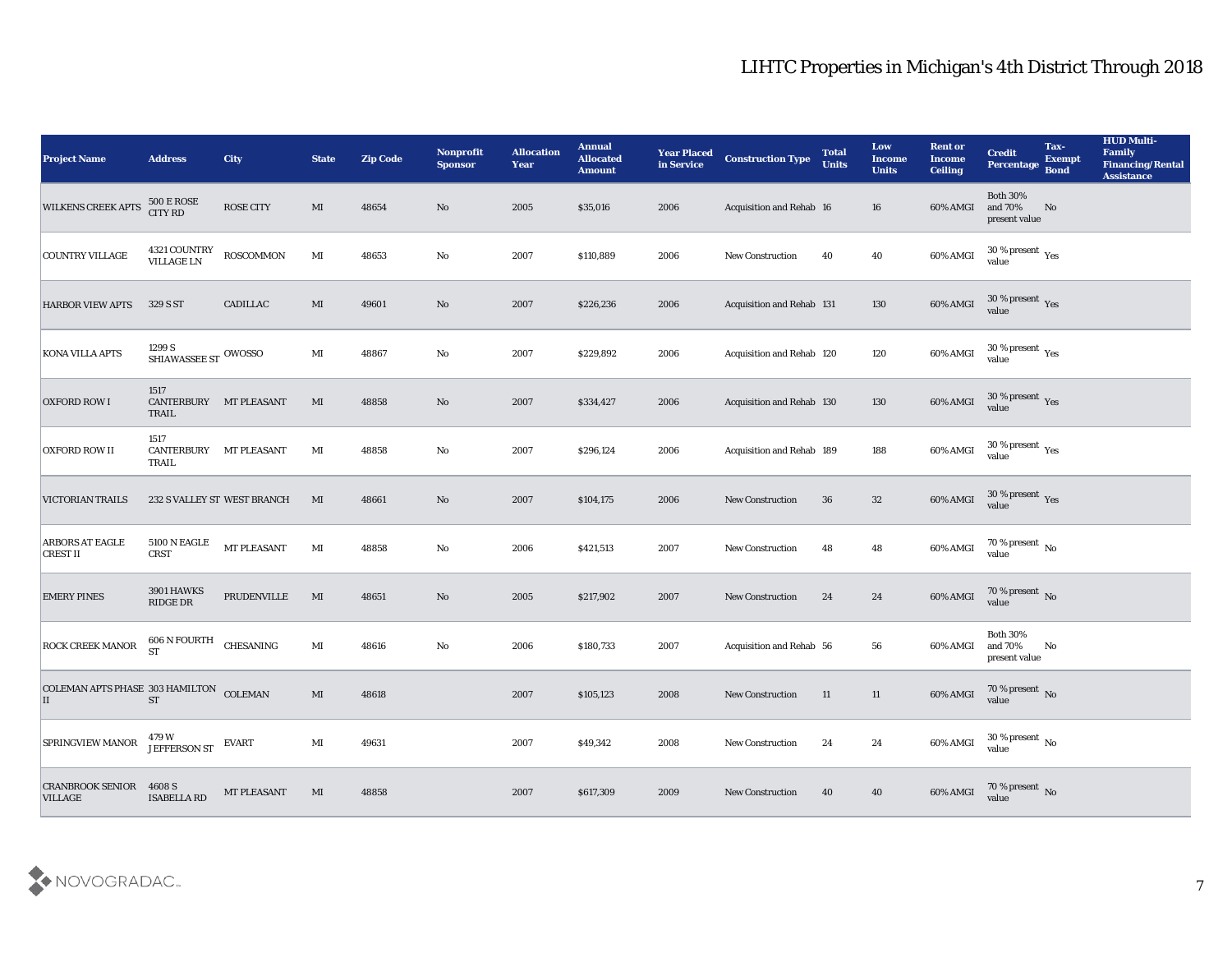| <b>Project Name</b>                                                  | <b>Address</b>                            | City                        | <b>State</b>           | <b>Zip Code</b> | Nonprofit<br><b>Sponsor</b> | <b>Allocation</b><br><b>Year</b> | <b>Annual</b><br><b>Allocated</b><br><b>Amount</b> | <b>Year Placed</b><br>in Service            | <b>Construction Type</b>  | <b>Total</b><br><b>Units</b> | Low<br><b>Income</b><br><b>Units</b> | <b>Rent or</b><br><b>Income</b><br><b>Ceiling</b> | <b>Credit</b><br>Percentage                 | Tax-<br><b>Exempt</b><br><b>Bond</b> | <b>HUD Multi-</b><br>Family<br><b>Financing/Rental</b><br><b>Assistance</b> |
|----------------------------------------------------------------------|-------------------------------------------|-----------------------------|------------------------|-----------------|-----------------------------|----------------------------------|----------------------------------------------------|---------------------------------------------|---------------------------|------------------------------|--------------------------------------|---------------------------------------------------|---------------------------------------------|--------------------------------------|-----------------------------------------------------------------------------|
| <b>NORTHERN PARK</b><br><b>APTS</b>                                  | 301 PEARL ST CADILLAC                     |                             | MI                     | 49601           |                             | 2008                             | \$178,679                                          | 2009                                        | Acquisition and Rehab 64  |                              | 64                                   | 60% AMGI                                          | <b>Both 30%</b><br>and 70%<br>present value | No                                   |                                                                             |
| MAPLEWOOD MANOR 211 N VALLEY ST WEST BRANCH                          |                                           |                             | MI                     | 48661           | No                          | 2011                             | \$93,142                                           | 2009                                        | Acquisition and Rehab 51  |                              | 51                                   | 60% AMGI                                          | $30\,\%$ present $\,\mathrm{Yes}$ value     |                                      |                                                                             |
| CLARE CASTLE SENIOR 144 W FOURTH<br><b>HOUSING</b>                   | <b>ST</b>                                 | <b>CLARE</b>                | $\mathbf{M}\mathbf{I}$ | 48617           | No                          | 2009                             | \$344,684                                          | 2010                                        | New Construction          | 24                           | 24                                   | <b>50% AMGI</b>                                   | $70\%$ present No<br>value                  |                                      |                                                                             |
| <b>GINGER SQUARE</b>                                                 | 1200<br>PENBROOK DR                       | OWOSSO                      | MI                     | 48867           | $\mathbf{N}\mathbf{o}$      | 2009                             | \$649,775                                          | 2010                                        | Acquisition and Rehab 108 |                              | 108                                  | 60% AMGI                                          | <b>Both 30%</b><br>and 70%<br>present value | No                                   |                                                                             |
| <b>SOUTHSIDE APTS II</b>                                             |                                           | 1845 S FIRST ST WEST BRANCH | MI                     | 48661           | No                          | 2010                             | $\$0$                                              | 2010                                        | <b>New Construction</b>   | 48                           | 48                                   | 60% AMGI                                          | $30\,\%$ present $\,$ No value              |                                      |                                                                             |
| <b>SPRINGVIEW MANOR</b><br>П                                         | 711 W<br><b>JEFFERSON ST</b>              | <b>EVART</b>                | MI                     | 49631           | No                          | 2010                             | \$0                                                | 2010                                        | Acquisition and Rehab 24  |                              | 24                                   |                                                   | 60% AMGI TCEP only No                       |                                      | No                                                                          |
| <b>COUNTRY PLACE</b><br><b>FAMILY &amp; SENIOR</b><br><b>CITIZEN</b> | 815 COUNTRY<br><b>WAY</b>                 | <b>BIG RAPIDS</b>           | $\mathbf{M}$ I         | 49307           | No                          | 2010                             | \$209,176                                          | 2011                                        | <b>New Construction</b>   | 68                           | 67                                   | 50% AMGI                                          | $30\,\%$ present $\,$ Yes value             |                                      |                                                                             |
| <b>CHIPPEWASSEE</b><br>COURT II                                      | 3100 ISABELLA<br><b>ST</b>                | <b>MIDLAND</b>              | MI                     | 48640           |                             | Insufficient<br>Data             | $\$0$                                              | Insufficient<br>Data                        | Not Indicated             | 11                           | $\bf{0}$                             |                                                   | Not<br>Indicated                            |                                      |                                                                             |
| <b>CLARENDON GLEN</b>                                                | 220 MARY ST                               | <b>CLARE</b>                | MI                     | 48617           |                             | Insufficient<br>Data             | \$0                                                | Insufficient<br>Data                        | Not Indicated             | 24                           | $\bf{0}$                             |                                                   | Not<br>Indicated                            |                                      |                                                                             |
| <b>HAWKS RIDGE APTS</b>                                              | 15300 RED TAIL $_{\rm BATH}$<br><b>DR</b> |                             | MI                     | 48808           |                             | Insufficient<br>Data             | $\$0$                                              | Insufficient<br>Data                        | Not Indicated             | 134                          | $\bf{0}$                             |                                                   | Not<br>Indicated                            |                                      |                                                                             |
| NORTHLAND<br><b>MEADOW</b>                                           | 101 ANNA CIR CADILLAC                     |                             | MI                     | 49601           |                             | Insufficient<br>Data             | $\$0$                                              | Insufficient<br>Data                        | Not Indicated             | 68                           | $\bf{0}$                             |                                                   | Not<br>Indicated                            |                                      |                                                                             |
| <b>SYCAMORE HOUSE</b>                                                | $100\,\mathrm{W}$ SYCAMORE ST             | <b>DURAND</b>               | $\mathbf{M}$           | 48429           |                             | Insufficient<br>$\mathbf{Data}$  | $\$0$                                              | $\label{lem:optimal} In sufficient$<br>Data | Not Indicated             | 40                           | $\bf{0}$                             |                                                   | Not<br>Indicated                            |                                      |                                                                             |
| WHITE PINES II                                                       | 905 RICHARD<br>${\rm D}{\rm R}$           | <b>HARRISON</b>             | $\mathbf{M}\mathbf{I}$ | 48625           |                             | Insufficient<br>Data             | $\$0$                                              | Insufficient<br>Data                        | Not Indicated             | 48                           | $\bf{0}$                             |                                                   | Not<br>Indicated                            |                                      |                                                                             |

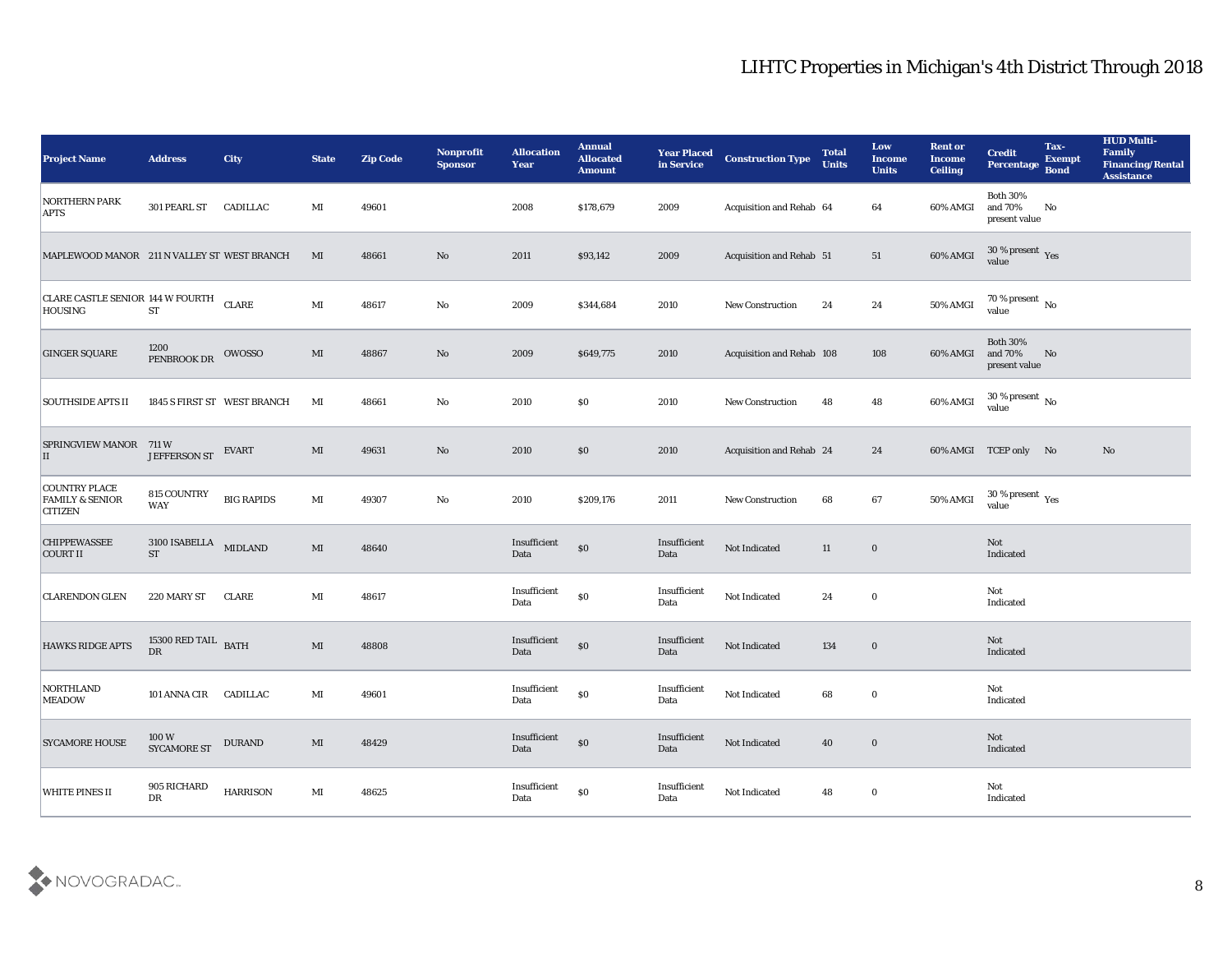| <b>Project Name</b>                                | <b>Address</b>                                                                                                                                                                      | <b>City</b>        | <b>State</b>           | <b>Zip Code</b> | Nonprofit<br><b>Sponsor</b> | <b>Allocation</b><br><b>Year</b> | <b>Annual</b><br><b>Allocated</b><br><b>Amount</b> | <b>Year Placed</b><br>in Service | <b>Construction Type</b> | <b>Total</b><br><b>Units</b> | Low<br><b>Income</b><br><b>Units</b> | <b>Rent or</b><br><b>Income</b><br><b>Ceiling</b> | <b>Credit</b><br>Percentage     | Tax-<br><b>Exempt</b><br><b>Bond</b> | <b>HUD Multi-</b><br>Family<br><b>Financing/Rental</b><br><b>Assistance</b> |
|----------------------------------------------------|-------------------------------------------------------------------------------------------------------------------------------------------------------------------------------------|--------------------|------------------------|-----------------|-----------------------------|----------------------------------|----------------------------------------------------|----------------------------------|--------------------------|------------------------------|--------------------------------------|---------------------------------------------------|---------------------------------|--------------------------------------|-----------------------------------------------------------------------------|
| <b>ALMA APTS</b>                                   | 230 WINDSOR<br>ST                                                                                                                                                                   | ALMA               | MI                     | 48801           | No                          | 1987                             | \$0                                                | 1987                             | <b>New Construction</b>  | 32                           | 32                                   |                                                   | $30\,\%$ present $\,$ No value  |                                      |                                                                             |
| <b>CRYSTAL LAKE APTS -</b><br><b>CRYSTAL</b>       | 311 SMITH ST CRYSTAL                                                                                                                                                                |                    | MI                     | 48818           | No                          | 1987                             | \$0                                                | 1987                             | <b>New Construction</b>  | 14                           | 14                                   |                                                   | $30\,\%$ present $\,$ No value  |                                      |                                                                             |
| <b>ROYAL OAK APTS II</b>                           | $709\,\mathrm{W}$ $$\rm FITZGERALD\,ST$$ DURAND                                                                                                                                     |                    | $\mathbf{M}\mathbf{I}$ | 48429           | $\mathbf{N}\mathbf{o}$      | 1987                             | \$0                                                | 1987                             | New Construction         | 24                           | 24                                   |                                                   | $30\,\%$ present $\,$ No value  |                                      |                                                                             |
| <b>WASHINGTON</b><br><b>SQUARE APTS</b>            | 529 E SECOND<br>ST                                                                                                                                                                  | <b>PERRY</b>       | $\mathbf{M}\mathbf{I}$ | 48872           | $\mathbf{N}\mathbf{o}$      | 1987                             | \$0                                                | 1987                             | New Construction         | 24                           | 24                                   |                                                   | $30\,\%$ present $\,$ No value  |                                      |                                                                             |
| YORKSHIRE<br><b>COMMONS</b>                        | 1251 E<br>BROOMFIELD MT PLEASANT<br><b>ST</b>                                                                                                                                       |                    | MI                     | 48858           |                             | 1987                             | \$0                                                | 1987                             | <b>New Construction</b>  | 120                          | 24                                   |                                                   | $30\,\%$ present $\,$ Yes value |                                      |                                                                             |
| <b>GRIFFIN PLACE</b>                               | 356 STATE ST                                                                                                                                                                        | <b>WEST BRANCH</b> | MI                     | 48661           |                             | 1988                             | \$0                                                | 1988                             | <b>New Construction</b>  | 10                           | 10                                   |                                                   | Not<br>Indicated                | No                                   |                                                                             |
| <b>JAMES MANOR</b><br><b>ELDERLY APTS</b>          | $424\,\mathrm{W}$ $$\mathrm{F}\mathrm{R}\mathrm{AN}\mathrm{K}\mathrm{L}\mathrm{IN}}$ $$\mathrm{N}\mathrm{E}\mathrm{E}\mathrm{E}\mathrm{D}\mathrm{C}\mathrm{I}\mathrm{T}\mathrm{Y}}$ |                    | $\mathbf{M}$           | 49677           |                             | 1988                             | \$0                                                | 1988                             | New Construction         | 24                           | 24                                   |                                                   | $\rm Not$ Indicated             | No                                   |                                                                             |
| <b>PINE KNOLL APTS</b>                             | $700\,\mathrm{E}$ FAIRPLAINS ST $\,$ GREENVILLE                                                                                                                                     |                    | MI                     | 48838           |                             | 1988                             | \$0                                                | 1988                             | <b>New Construction</b>  | 32                           | 32                                   |                                                   | Not<br>Indicated                | No                                   |                                                                             |
| SLEEPY HOLLOW APTS $^{730}_{ST}$ W SPRUCE HARRISON |                                                                                                                                                                                     |                    | MI                     | 48625           |                             | 1988                             | \$0                                                | 1988                             | <b>New Construction</b>  | 16                           | 16                                   |                                                   | Not<br>Indicated                | No                                   |                                                                             |
| <b>SLEEPY OAKS</b>                                 | 209 SHRIGLEY<br><b>ST</b>                                                                                                                                                           | WEST BRANCH        | $\mathbf{M}\mathbf{I}$ | 48661           |                             | 1988                             | \$0                                                | 1988                             | New Construction         | 12                           | 12                                   |                                                   | Not<br>Indicated                | No                                   |                                                                             |
| <b>CEDAR VILLAGE II</b>                            | 1427 N SPRING GLADWIN<br>ST                                                                                                                                                         |                    | MI                     | 48624           |                             | 1989                             | \$0                                                | 1989                             | <b>New Construction</b>  | 8                            | $8\phantom{1}$                       |                                                   | Not<br>Indicated                | No                                   |                                                                             |
| <b>CENTURY PLACE APTS</b>                          | 1200 E<br>WASHINGTON GREENVILLE<br>${\rm ST}$                                                                                                                                       |                    | $\mathbf{M}\mathbf{I}$ | 48838           |                             | 1989                             | \$0                                                | 1989                             | Acquisition and Rehab 47 |                              | 47                                   |                                                   | Not<br>Indicated                | $\rm\thinspace No$                   |                                                                             |
| <b>CENTURY PLACE APTS</b><br>II                    | 1200 E<br>WASHINGTON GREENVILLE<br><b>ST</b>                                                                                                                                        |                    | MI                     | 48838           |                             | 1989                             | \$0                                                | 1989                             | Acquisition and Rehab 47 |                              | 47                                   |                                                   | Not<br>Indicated                | No                                   |                                                                             |

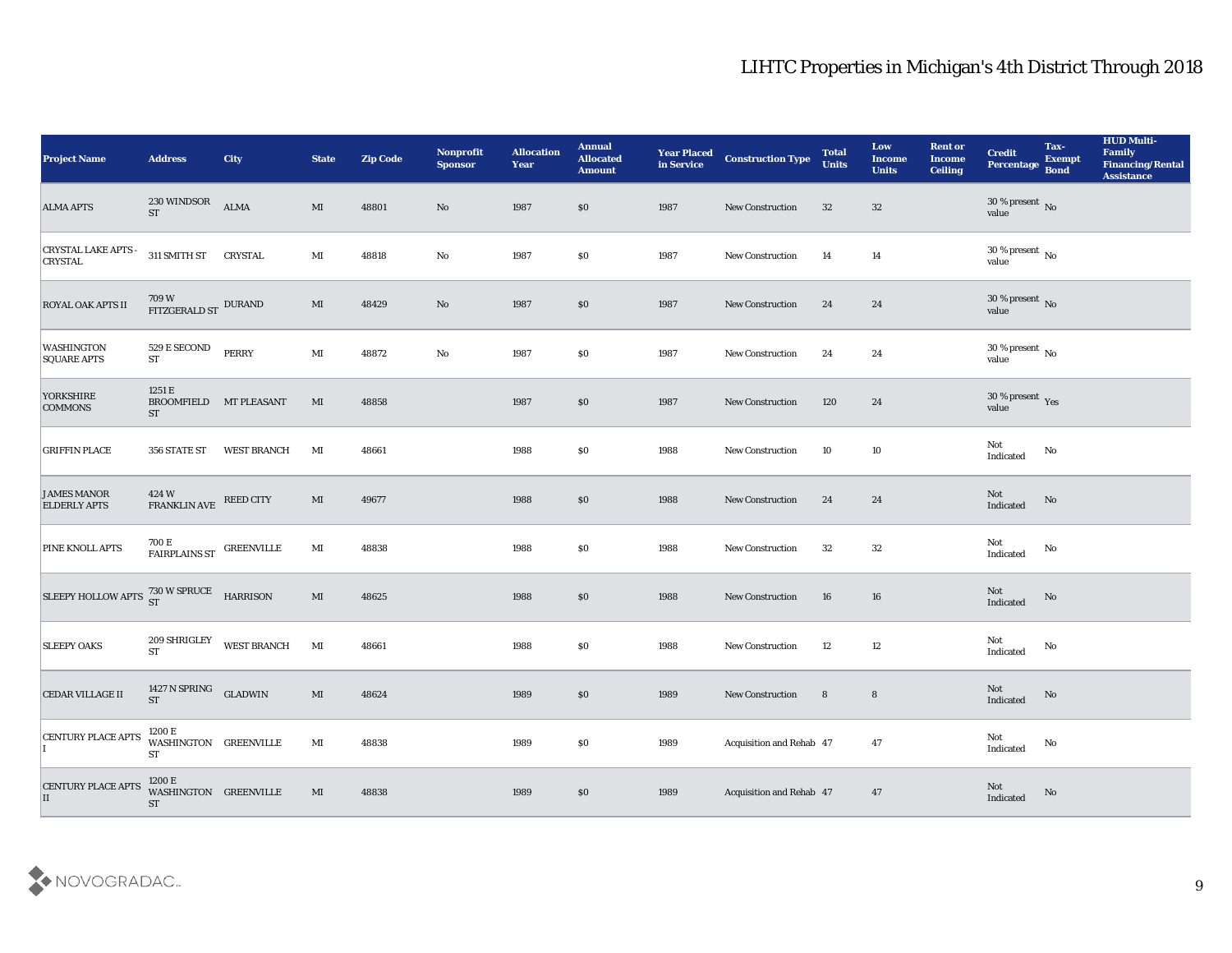| <b>Project Name</b>                         | <b>Address</b>                                       | <b>City</b>       | <b>State</b>           | <b>Zip Code</b> | Nonprofit<br><b>Sponsor</b> | <b>Allocation</b><br><b>Year</b> | <b>Annual</b><br><b>Allocated</b><br><b>Amount</b> | <b>Year Placed</b><br>in Service | <b>Construction Type</b>  | <b>Total</b><br><b>Units</b> | Low<br><b>Income</b><br><b>Units</b> | <b>Rent or</b><br><b>Income</b><br><b>Ceiling</b> | <b>Credit</b><br>Percentage                 | Tax-<br><b>Exempt</b><br><b>Bond</b> | <b>HUD Multi-</b><br>Family<br><b>Financing/Rental</b><br><b>Assistance</b> |
|---------------------------------------------|------------------------------------------------------|-------------------|------------------------|-----------------|-----------------------------|----------------------------------|----------------------------------------------------|----------------------------------|---------------------------|------------------------------|--------------------------------------|---------------------------------------------------|---------------------------------------------|--------------------------------------|-----------------------------------------------------------------------------|
| DEERFIELD VILLA                             | 3055 S<br><b>GLADWIN RD</b>                          | PRUDENVILLE       | MI                     | 48651           |                             | 1989                             | $\$0$                                              | 1989                             | New Construction          | 20                           | 20                                   |                                                   | Not<br>Indicated                            | $\mathbf{N}\mathbf{o}$               |                                                                             |
| <b>GREENWOOD APTS</b>                       | 1055 E N ST                                          | <b>OWOSSO</b>     | MI                     | 48867           |                             | 1989                             | \$0                                                | 1989                             | <b>New Construction</b>   | 48                           | 48                                   |                                                   | Not<br>Indicated                            | No                                   |                                                                             |
| <b>SALT RIVER VILLAGE</b><br><b>APTS II</b> | 232 S UNION ST SHEPHERD                              |                   | MI                     | 48883           |                             | 1989                             | \$0                                                | 1989                             | <b>New Construction</b>   | 24                           | 24                                   |                                                   | Not<br>Indicated                            | No                                   |                                                                             |
| <b>ARBOR GLEN APTS</b>                      | <b>120 W N ST</b>                                    | <b>ST CHARLES</b> | MI                     | 48655           | No                          | 1990                             | \$0                                                | 1990                             | Acquisition and Rehab 48  |                              | 48                                   |                                                   | $30\,\%$ present $\,$ No value              |                                      |                                                                             |
| <b>CHERRY HILL MANOR</b><br>II              | 152 S<br>WASHINGTON PERRY<br><b>ST</b>               |                   | $\mathbf{M}\mathbf{I}$ | 48872           | No                          | 1989                             | \$0                                                | 1990                             | <b>New Construction</b>   | 24                           | 24                                   |                                                   | $30\,\%$ present $\,$ No value              |                                      |                                                                             |
| <b>COLONEY APTS</b>                         | 311 CLARK ST                                         | <b>LAKEVIEW</b>   | MI                     | 48850           | No                          | 1989                             | \$0                                                | 1990                             | New Construction          | 24                           | 24                                   |                                                   | $30\,\%$ present $\,$ No value              |                                      |                                                                             |
| <b>LONEROCK APTS</b>                        | 608 N FOURTH CHESANING<br><b>ST</b>                  |                   | MI                     | 48616           | No                          | 1989                             | \$0                                                | 1990                             | <b>New Construction</b>   | 32                           | 32                                   |                                                   | Not<br>Indicated                            | No                                   |                                                                             |
| <b>ROSCOMMON APTS</b>                       | 105 HILLTOP LN ROSCOMMON                             |                   | MI                     | 48653           | No                          | 1990                             | \$0                                                | 1990                             | <b>New Construction</b>   | 24                           | 24                                   |                                                   | $30\,\%$ present $\,$ No value              |                                      |                                                                             |
| <b>WHISPER RIDGE</b>                        | 100 WHISPER<br>RIDGE DR                              | <b>ROSCOMMON</b>  | MI                     | 48653           | No                          | 1991                             | \$0                                                | 1991                             | <b>New Construction</b>   | 24                           | 24                                   |                                                   | $30\,\%$ present $\,$ No value              |                                      |                                                                             |
| <b>GRAND FORK</b><br><b>COMMONS</b>         | <b>2755 W KNOX</b><br>$\mathbf{R}\mathbf{D}$         | <b>BEAVERTON</b>  | MI                     | 48612           | $\mathbf{N}\mathbf{o}$      | 2011                             | \$147,951                                          | 2012                             | <b>New Construction</b>   | 24                           | 24                                   | 60% AMGI                                          | <b>Both 30%</b><br>and 70%<br>present value | No                                   | No                                                                          |
| <b>JPS OWOSSO</b>                           | 219 CLEVELAND OWOSSO<br><b>AVE</b>                   |                   | MI                     | 48867           | No                          | 2012                             | \$311,232                                          | 2013                             | <b>New Construction</b>   | 44                           | 44                                   | 60% AMGI and 70%                                  | <b>Both 30%</b><br>$\,$ present value       | No                                   | No                                                                          |
| <b>CADILLAC SHORES</b>                      | $600$ CADILLAC $$\tt ChDILLAC$$ SHORES ${\tt DRIVE}$ |                   | $\mathbf{M}\mathbf{I}$ | 49601-0000      | $\rm\thinspace No$          | $\boldsymbol{2013}$              | \$259,552                                          | 2014                             | Acquisition and Rehab 110 |                              | 110                                  | 60% AMGI                                          | Both $30\%$<br>and $70\%$<br>present value  | Yes                                  | $\mathbf{N}\mathbf{o}$                                                      |
| <b>JPS PERRY</b>                            | 160 N.<br>WASHINGTON PERRY<br>ST.                    |                   | $\mathbf{M}\mathbf{I}$ | 48872-0000      | $\mathbf{No}$               | 2013                             | \$568,205                                          | 2014                             | Acquisition and Rehab 72  |                              | 71                                   | 60% AMGI                                          | 30 % present $\,$ No $\,$<br>value          |                                      | $\rm No$                                                                    |

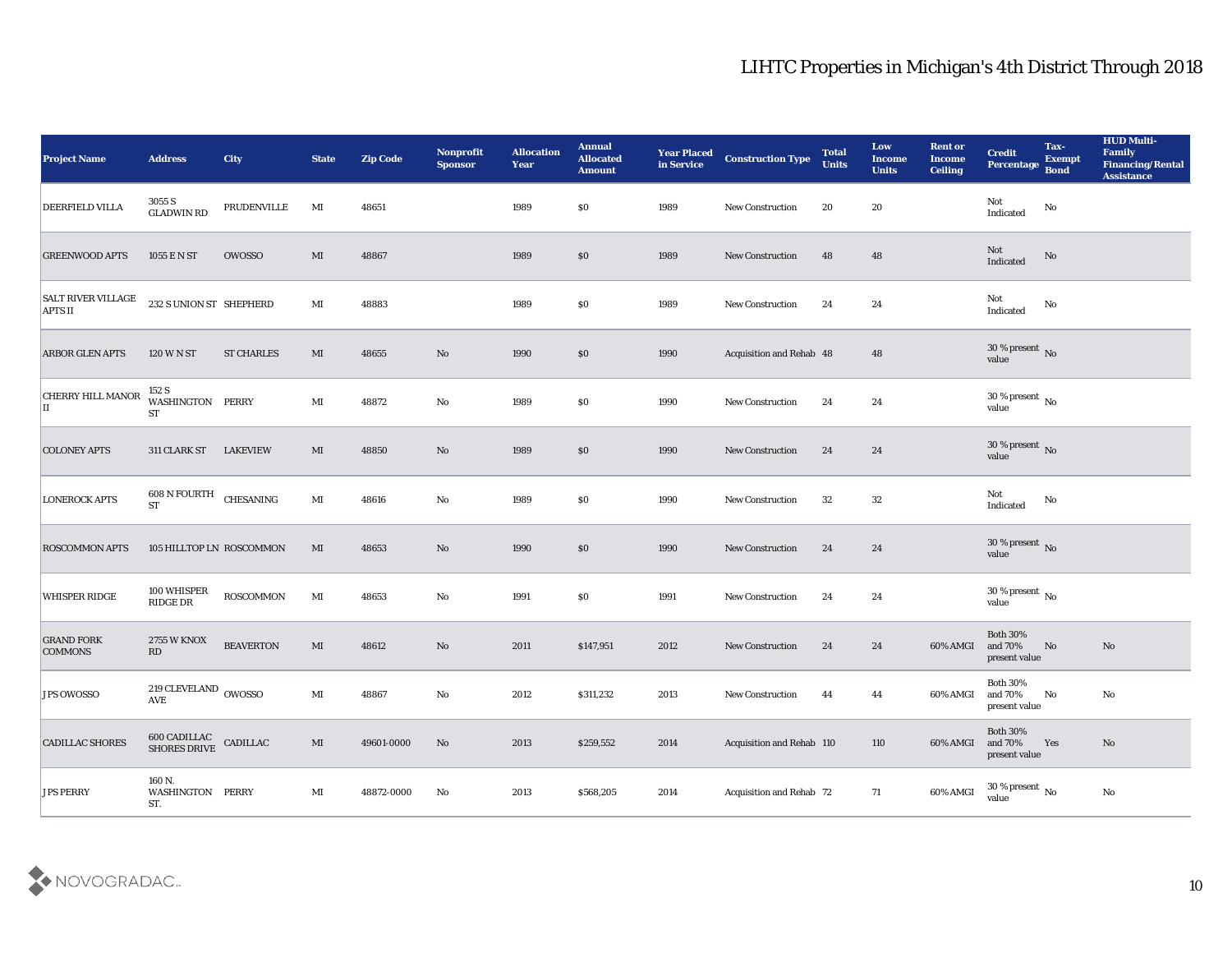| <b>Project Name</b>                      | <b>Address</b>                                          | <b>City</b>        | <b>State</b>           | <b>Zip Code</b> | Nonprofit<br><b>Sponsor</b> | <b>Allocation</b><br>Year | <b>Annual</b><br><b>Allocated</b><br><b>Amount</b> | <b>Year Placed<br/>in Service</b> | <b>Construction Type</b> | <b>Total</b><br><b>Units</b> | Low<br><b>Income</b><br><b>Units</b> | <b>Rent or</b><br><b>Income</b><br><b>Ceiling</b> | <b>Credit</b><br><b>Percentage</b> | Tax-<br><b>Exempt</b><br><b>Bond</b> | <b>HUD Multi-</b><br>Family<br><b>Financing/Rental</b><br><b>Assistance</b> |
|------------------------------------------|---------------------------------------------------------|--------------------|------------------------|-----------------|-----------------------------|---------------------------|----------------------------------------------------|-----------------------------------|--------------------------|------------------------------|--------------------------------------|---------------------------------------------------|------------------------------------|--------------------------------------|-----------------------------------------------------------------------------|
| <b>CAMBRIDGE WOODS</b><br><b>APTS</b>    | 205 HIDDEN<br><b>OAKS DR</b>                            | <b>ST LOUIS</b>    | $\mathbf{M}\mathbf{I}$ | 48880           |                             | Insufficient<br>Data      | $\$0$                                              | Insufficient<br>Data              | Not Indicated            | 44                           | $\bf{0}$                             |                                                   | Not<br>Indicated                   |                                      |                                                                             |
| <b>PINE MEADOWS</b><br>(EDMORE)          | 320 S JUNIPER<br><b>ST</b>                              | <b>EDMORE</b>      | $\mathbf{M}\mathbf{I}$ | 48829           | No                          | 1991                      | \$0                                                | 1992                              | Acquisition and Rehab 24 |                              | 24                                   |                                                   | $30\,\%$ present $\,$ No value     |                                      |                                                                             |
| STANTON PARK APTS 120 W FIRST ST STANTON |                                                         |                    | MI                     | 48888           | No                          | 1991                      | \$0                                                | 1992                              | New Construction         | 24                           | 24                                   |                                                   | $30\,\%$ present $\,$ No value     |                                      |                                                                             |
| CARSON CITY SENIOR $^{510}$ N SECOND     |                                                         | <b>CARSON CITY</b> | $\mathbf{M}$           | 48811           | No                          | 1992                      | \$0                                                | 1993                              | New Construction         | 24                           | 24                                   |                                                   | $30\,\%$ present $\,$ No value     |                                      |                                                                             |
| ROSEWOOD MANOR<br>APTS (CLARE)           | 225 MARY ST                                             | <b>CLARE</b>       | $\mathbf{M}\mathbf{I}$ | 48617           | $\mathbf{N}\mathbf{o}$      | 1993                      | \$0                                                | 1993                              | New Construction         | 22                           | 22                                   |                                                   | $30\,\%$ present $\,$ No value     |                                      |                                                                             |
| <b>SHADY OAKS APTS</b>                   | 728 W SPRUCE<br><b>ST</b>                               | <b>HARRISON</b>    | $\mathbf{M}\mathbf{I}$ | 48625           | No                          | 1992                      | \$0                                                | 1993                              | <b>New Construction</b>  | 36                           | 36                                   |                                                   | $30\,\%$ present $\,$ No value     |                                      |                                                                             |
| <b>SHOWBOAT MANOR</b>                    | 845 BENTLEY ST CHESANING                                |                    | MI                     | 48616           | No                          | 1992                      | \$0                                                | 1993                              | New Construction         | 26                           | 25                                   |                                                   | $30\,\%$ present $\,$ No value     |                                      |                                                                             |
| PEBBLESTONE MANOR BRIARWOOD              | 305<br>DR                                               | <b>CLARE</b>       | MI                     | 48617           | No                          | 1994                      | \$0                                                | 1994                              | <b>New Construction</b>  | 28                           | 28                                   |                                                   | $30\,\%$ present $\,$ No value     |                                      |                                                                             |
| <b>PINEHURST SENIOR</b><br>(FARWELL)     | 316 PINE TREE<br>DR                                     | <b>FARWELL</b>     | $\mathbf{M}\mathbf{I}$ | 48622           | No                          | 1993                      | \$0                                                | 1994                              | New Construction         | 24                           | 24                                   |                                                   | $30\,\%$ present $\,$ No value     |                                      |                                                                             |
| <b>SHERIDAN PARK</b>                     | 604 E<br>EISENHOWER SHERIDAN<br><b>ST</b>               |                    | MI                     | 48884           | No                          | 1994                      | \$0                                                | 1994                              | <b>New Construction</b>  | 24                           | 24                                   |                                                   | $30\,\%$ present $\,$ No value     |                                      |                                                                             |
| <b>STRATFORD PLACE</b>                   | <b>4805 E PATRICK MIDLAND</b><br>$\mathbf{R}\mathbf{D}$ |                    | MI                     | 48642           | No                          | 1992                      | \$0                                                | 1994                              | <b>New Construction</b>  | 53                           | 53                                   |                                                   | $70\,\%$ present $\,$ No value     |                                      |                                                                             |
| <b>TAMARACK CREEK</b><br><b>APTS</b>     | 710W<br><b>EDGERTON ST</b>                              | <b>HOWARD CITY</b> | MI                     | 49329           | $\mathbf {No}$              | 1993                      | $\$0$                                              | 1994                              | New Construction         | 20                           | $20\,$                               |                                                   | 30 % present $\,$ No $\,$<br>value |                                      |                                                                             |
| <b>BRACKEN WOODS</b>                     | 5301 DUBLIN<br>$\operatorname{AVE}$                     | <b>MIDLAND</b>     | $\mathbf{M}\mathbf{I}$ | 48640           | $\mathbf{N}\mathbf{o}$      | 1994                      | \$0                                                | 1995                              | <b>New Construction</b>  | 104                          | 103                                  |                                                   | $70\,\%$ present $\,$ No value     |                                      |                                                                             |

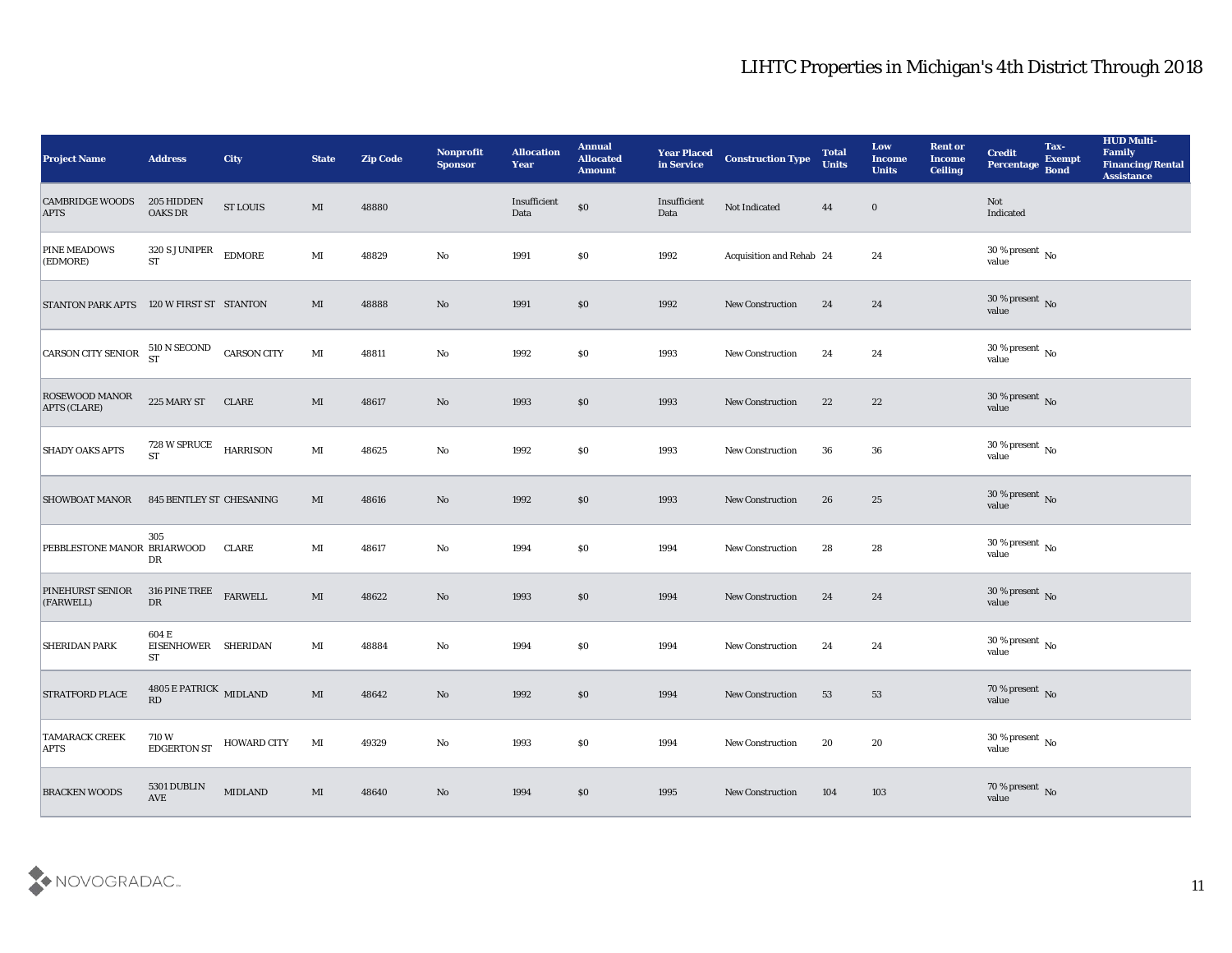| <b>Project Name</b>                             | <b>Address</b>                              | <b>City</b>          | <b>State</b>           | <b>Zip Code</b> | Nonprofit<br><b>Sponsor</b> | <b>Allocation</b><br><b>Year</b> | <b>Annual</b><br><b>Allocated</b><br><b>Amount</b> | <b>Year Placed</b><br>in Service | <b>Construction Type</b>        | <b>Total</b><br><b>Units</b> | Low<br><b>Income</b><br><b>Units</b> | <b>Rent or</b><br><b>Income</b><br><b>Ceiling</b> | <b>Credit</b><br>Percentage                 | Tax-<br><b>Exempt</b><br><b>Bond</b> | <b>HUD Multi-</b><br>Family<br><b>Financing/Rental</b><br><b>Assistance</b> |
|-------------------------------------------------|---------------------------------------------|----------------------|------------------------|-----------------|-----------------------------|----------------------------------|----------------------------------------------------|----------------------------------|---------------------------------|------------------------------|--------------------------------------|---------------------------------------------------|---------------------------------------------|--------------------------------------|-----------------------------------------------------------------------------|
| <b>COLONEY JUNCTION</b>                         | 312 MACOMBER $\rm LAKEVIEW$<br><b>ST</b>    |                      | MI                     | 48850           | No                          | 1994                             | \$0                                                | 1995                             | New Construction                | 24                           | 24                                   |                                                   | 30 % present $\,$ No $\,$<br>value          |                                      |                                                                             |
| <b>HERITAGE VILLAGE</b><br><b>APTS PHASE II</b> | 325 SCHLEIER<br>RD                          | FRANKENMUTH MI       |                        |                 | No                          | 1993                             | \$0                                                | 1995                             | Acquisition and Rehab 48        |                              | 47                                   |                                                   | <b>Both 30%</b><br>and 70%<br>present value | No                                   |                                                                             |
| <b>ITHACA PARKS I</b>                           | 520 S ST JOHNS ITHACA<br><b>ST</b>          |                      | $\mathbf{M}\mathbf{I}$ | 48847           | No                          | 1995                             | \$0                                                | 1995                             | Acquisition and Rehab 28        |                              | 28                                   |                                                   | 30 % present $\,$ No $\,$<br>value          |                                      |                                                                             |
| <b>PARK PLACE</b><br>(HEMLOCK)                  | 410 PARKSIDE<br>${\rm LN}$                  | <b>HEMLOCK</b>       | $\mathbf{M}\mathbf{I}$ | 48626           | No                          | 1994                             | \$0                                                | 1995                             | <b>New Construction</b>         | 30                           | 29                                   |                                                   | $70\,\%$ present $\,$ No value              |                                      |                                                                             |
| <b>SCOTTISH PINES</b><br><b>SENIOR</b>          | 1575 PINE AVE ALMA                          |                      | MI                     | 48801           | No                          | 1994                             | \$0                                                | 1995                             | <b>New Construction</b>         | 24                           | 24                                   |                                                   | 30 % present $\,$ No $\,$<br>value          |                                      |                                                                             |
| <b>BYRON MANOR</b>                              | 426 N CHURCH<br>${\cal S}{\cal T}$          | <b>BYRON</b>         | MI                     | 48418           | No                          | 1995                             | \$0                                                | 1996                             | <b>Acquisition and Rehab 16</b> |                              | 15                                   |                                                   | $30\,\%$ present $\,$ No value              |                                      |                                                                             |
| <b>EDMORE PINES</b>                             | 679 W PINE ST                               | EDMORE               | MI                     | 48829           | No                          | 1995                             | $\$0$                                              | 1996                             | Acquisition and Rehab 62        |                              | 62                                   |                                                   | 30 % present $\,$ No $\,$<br>value          |                                      |                                                                             |
| <b>HOUGHTON CREEK</b>                           | <b>519 E MAIN</b>                           | <b>ROSE CITY</b>     | MI                     | 48654-0000      | No                          | 2014                             | \$97,672                                           | 2015                             | <b>Acquisition and Rehab 16</b> |                              | 16                                   | 60% AMGI                                          | <b>Both 30%</b><br>and 70%<br>present value | No                                   | No                                                                          |
| <b>CARSON SQUARE</b>                            | 800-900 BLOCK<br>OF CARSON<br><b>STREET</b> | <b>TRAVERSE CITY</b> | MI                     | 48686-0000      | No                          | 2014                             | \$507,007                                          | 2016                             | <b>New Construction</b>         | 36                           | 36                                   | 60% AMGI                                          | 70 % present<br>value                       |                                      | $\rm No$                                                                    |
| WEST CREEK TERRACE                              | 100 EAST ELM<br>STREET                      | <b>MCBAIN</b>        | MI                     | 49657-0000      | No                          | 2015                             | \$125,929                                          | 2016                             | Acquisition and Rehab 20        |                              | 20                                   | 60% AMGI                                          | <b>Both 30%</b><br>and 70%<br>present value |                                      | No                                                                          |
| <b>CASTLE ST. JOHNS</b>                         | 207 SPRING<br><b>STREET</b>                 | <b>ST JOHNS</b>      | MI                     | 48879-0000      | No                          | 2015                             | \$360,254                                          | 2017                             | <b>New Construction</b>         | 30                           | 24                                   | 60% AMGI                                          | 70 % present<br>value                       |                                      | $\mathbf{N}\mathbf{o}$                                                      |
| <b>CAVALIER GREENE</b>                          | 106 SOUTH<br>SHIAWASSEE<br><b>STREET</b>    | <b>CORUNNA</b>       | $\mathbf{M}\mathbf{I}$ | 48817-0000      | No                          | 2015                             | \$543,953                                          | 2017                             | Acquisition and Rehab 40        |                              | 40                                   | 60% AMGI                                          | <b>Both 30%</b><br>and 70%<br>present value |                                      | No                                                                          |
| <b>LINCOLN HOUSE</b>                            | 120 MICHIGAN<br><b>AVENUE</b>               | <b>OWOSSO</b>        | $\mathbf{M}\mathbf{I}$ | 48867-0000      | No                          | 2015                             | \$398,637                                          | 2017                             | Acquisition and Rehab 28        |                              | 28                                   | 60% AMGI                                          | <b>Both 30%</b><br>and 70%<br>present value |                                      | ${\bf No}$                                                                  |